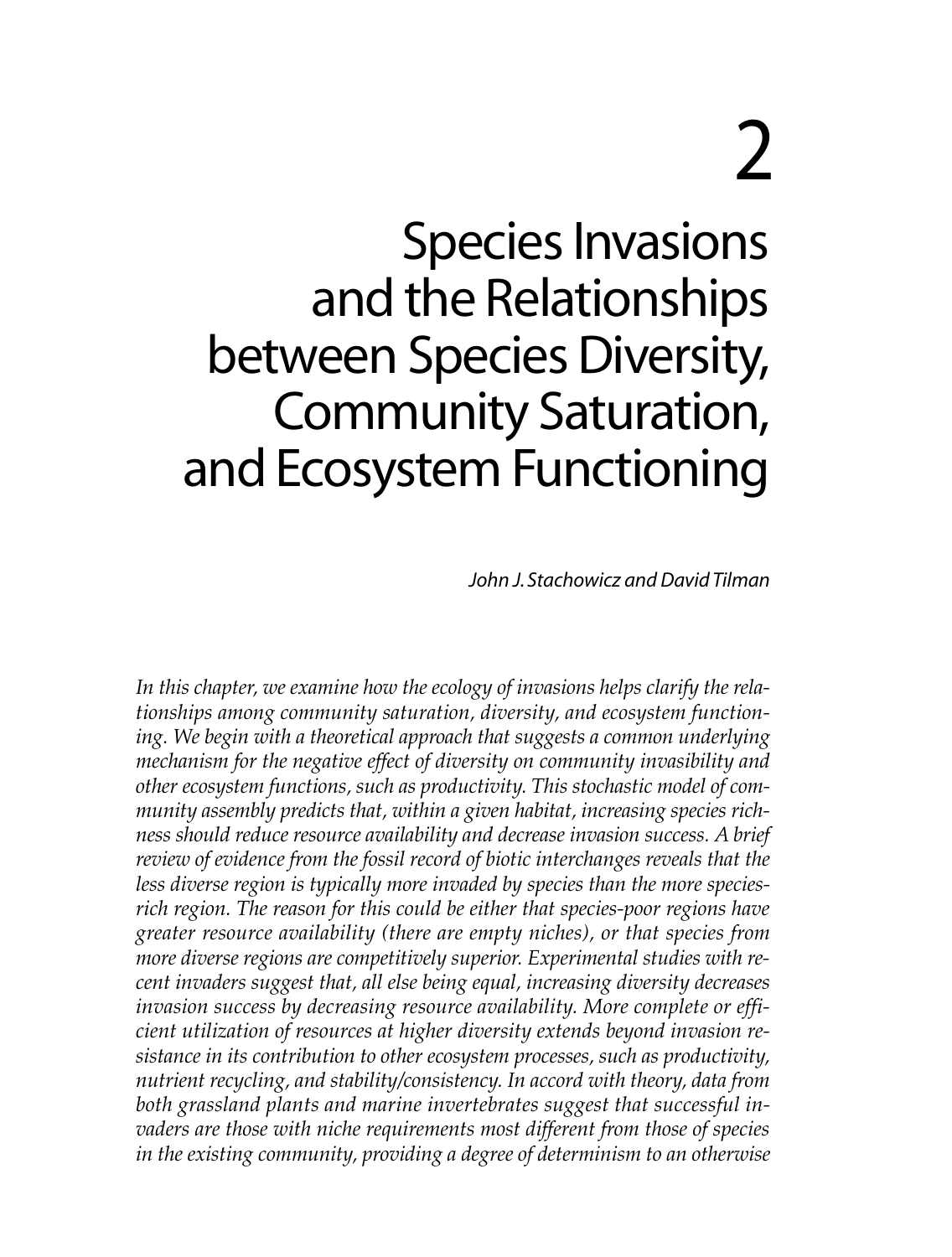*stochastic community assembly process. We also suggest some other ways in which the study of introduced species could increase our understanding of diversity and its impacts on ecosystem processes.*

# **Introduction**

The geologic history of life on earth has been one of long periods of isolation of biogeographic realms interrupted by periods of immigration when continents collided or land bridges were exposed by lowered sea levels (e.g., Flannery 2001). More recently, human transport has caused a massive increase in introductions of nonindigenous species. For instance, about half of the plant species of Hawaii are exotics, as are about 20% of those of California (Sax et al. 2002; Sax and Gaines 2003). Similarly, San Francisco Bay contains at least several hundred exotic invertebrates, which constitute up to 99% of the biomass at some sites (Cohen and Carlton 1998; Ruiz et al. 2000). Because the same processes that influence invasion by exotic species should also influence the assembly, composition, structure, and diversity of natural communities, the study of invasions—whether human-driven or natural—should provide insight into fundamental ecological processes. In this regard, invasions can be viewed as inadvertent and often unreplicated, but large-scale and long-term, "experiments" that, in total across a wide variety of situations, may provide ecological insights that small-scale, short-term deliberate experiments might never provide.

From a societal perspective, species invasions can pose serious threats to human economic interests or to native species. Introduced agricultural pests such as the Mediterranean fruit fly and various agricultural weeds and diseases impose significant costs on agriculture. Introductions of rats, snakes, and other predators led to a massive wave of bird extinctions in the Pacific islands (Pimm 1987). Invasions of the North American Great Lakes by zebra mussels and sea lampreys have dramatically altered the biota of those lakes via both alteration of the standing stock of phytoplankton and effects on commercially important fish species. Similarly, on land, Argentine ants have displaced native ant fauna in the western United States and imposed significant pest control costs. Regardless of the potential consequences of invasions, it is undeniable that new species are being added to regional biotas by human-mediated transport and that increased understanding of the causes and consequences of these invasions would be valuable.

In this chapter, we discuss the application of the study of invasions in both geologic and recent times to understanding the relationship between community saturation, diversity, and ecosystem functioning. Theoretical discussions of the relationship between the number of species in a system and the productivity or stability of the system have a long history (see Tilman and Lehman 2001 for review). With growing threats to global species diversity from human activities such as habitat modification, concern has mounted as to the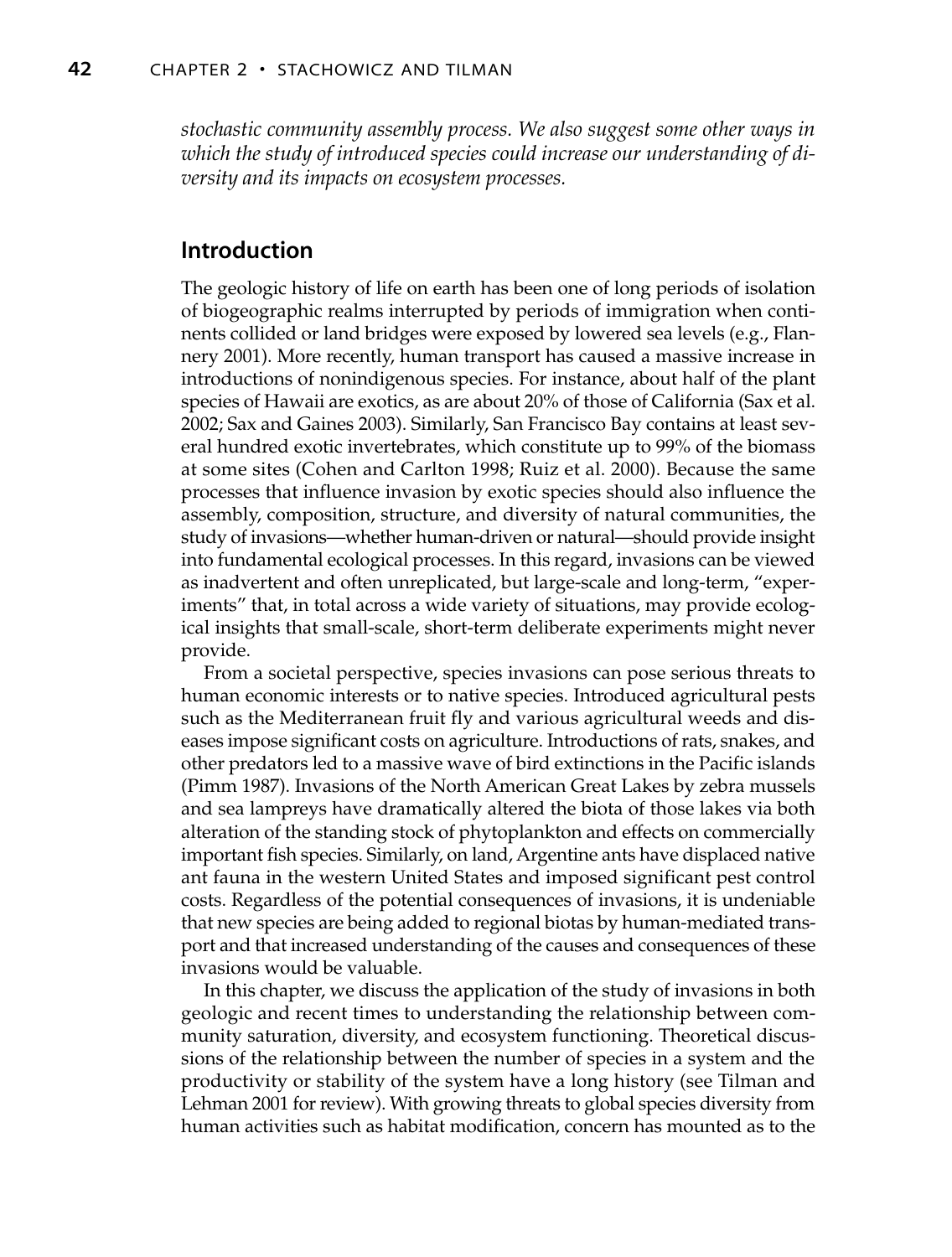consequences of species losses for the functioning of ecosystems. This concern has renewed interest within ecology in the relationship between the number or diversity of species in a community and the extent to which that community maintains its functioning. Indeed, experimental tests of relationships between diversity and ecosystem processes such as productivity, stability, and invasibility have increased rapidly in the last 10 years (e.g., see chapters in Kinzig et al. 2001 and in Loreau et al. 2002).

One of the older hypotheses about the relationship between diversity and ecosystem processes is that more diverse communities should be more resistant to invasion (Elton 1958). The most commonly cited mechanism behind this phenomenon is that as species accumulate, competition intensifies and fewer resources remain available for new colonists (Elton 1958; Case 1990). Experimental and observational approaches to this problem have sometimes yielded conflicting results (see the excellent review by Levine and D'Antonio 1999; Fargione et al. 2003; Taylor and Irwin 2004). Studies that employ both approaches simultaneously show that, all else being equal, diversity does reduce invasion success, although this mechanism is sometimes overwhelmed by other forces, such as propagule supply or disturbance (Levine 2000; Stachowicz et al. 2002a). But the issue of more complete or efficient utilization of resources extends beyond invasion resistance in its contribution to ecosystem functioning, with links to other ecosystem processes such as productivity, nutrient recycling, and stability/consistency. Our aim in this chapter is to assess how studies of invasions inform us about the relationship between the number of species and the utilization of resources in a community and to apply this knowledge to enhance our understanding of the relationship between diversity and ecosystem functioning.

We begin by considering some simple theory, based on trade-offs in resource use, that outlines how increasing species diversity is expected to decrease the amount of available resources and thus decrease invasion success. We then proceed to assess the mechanistic experimental evidence in support of the theory and how this evidence has already contributed to our broader understanding of diversity-saturation-ecosystem functioning relationships. We then evaluate experimental and theoretical predictions in light of evidence from invasions across spatial and temporal scales. To do this, we begin by briefly reviewing evidence from natural biotic interchanges that occur among biogeographic regions on geologic time scales and evaluate possible hypotheses for the highly asymmetrical exchange among biotas that typically occurs. We then compare these findings with those from more recent, human-mediated, biotic exchanges. Next, we compare observational and experimental approaches to studying the diversity-invasibility relationship within a single biogeographic region, reconciling the often disparate results obtained by the two approaches. These sections paint a picture of how changing species richness affects resource use across spatial and temporal scales. Because total resource use is coupled to so many other ecosystem functions, such as productivity and nutrient cycling, we then assess what diversity-invasibility studies can tell us more gen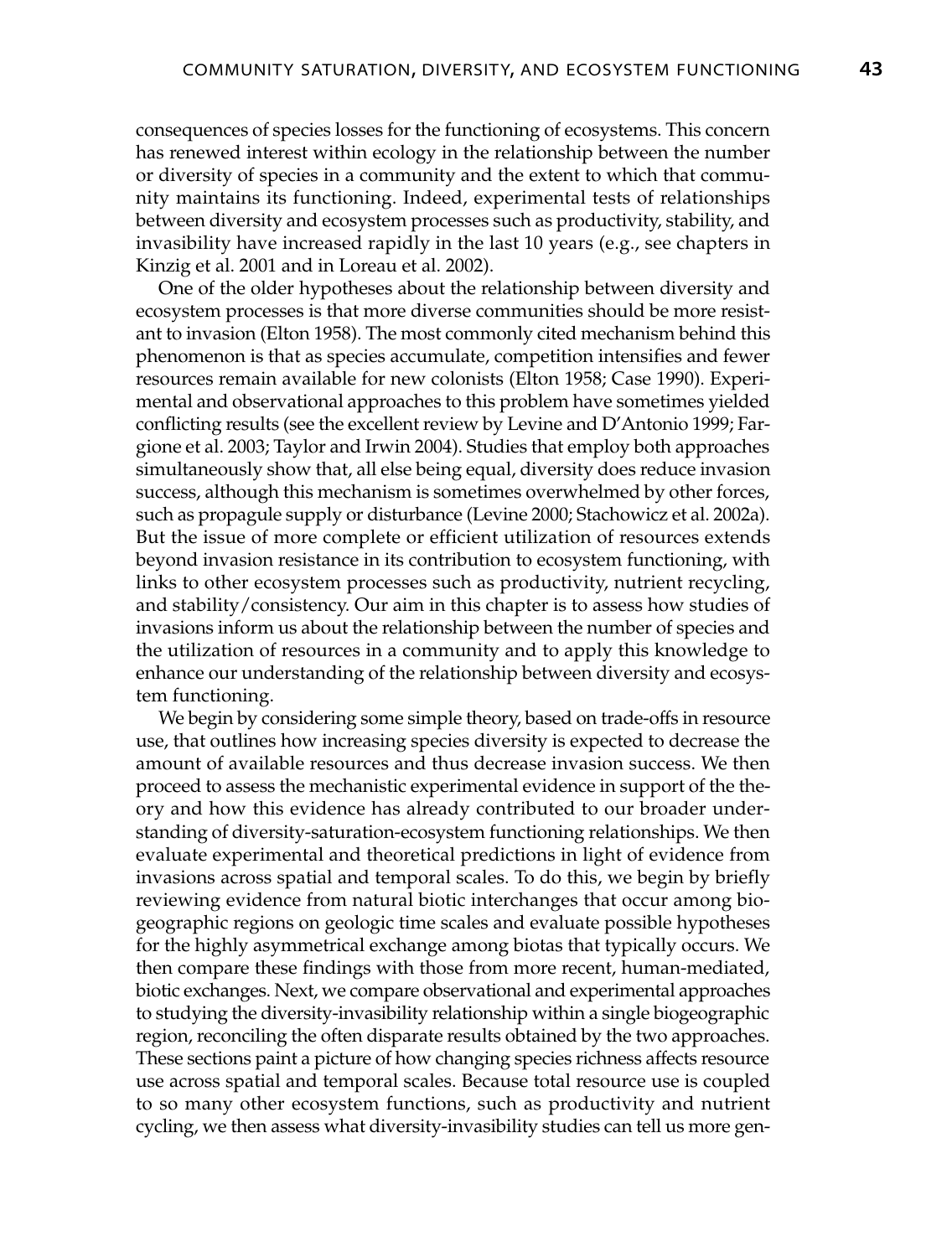erally about the relationship between diversity and ecosystem functioning. We end with suggestions for additional ways in which invasions may be exploited to learn about these relationships.

## **Theory**

Insight into the factors controlling the success or failure of invasive species is provided by considering the mechanisms of interaction among established and invading species. Because there are many such mechanisms, including competition for resources, interference competition, mutualism, and top-down forces such as herbivory, predation, and disease, there is no simple, general theory of invasion. Here we will focus on the role that competitive interactions can play as controllers of invasion dynamics (e.g., Case 1990; Tilman 1999a, 2004), but we stress that top-down forces are likely to be of at least equal importance, as witnessed by the major effects that invasive diseases and predators have had on their host and prey species (e.g., Lafferty et al. and Bruno et al., this volume).

Resource competition theory predicts that numerous species can coexist if species have trade-offs in their traits and if the habitat is spatially or temporally heterogeneous (Tilman 1982, 1988). Consider a case in which plant species compete for two limiting resources and in which the habitat has spatial heterogeneity in these two resources (Tilman 1982). The trade-off needed for species to coexist is that species that are better at competing for one of the resources are necessarily poorer at competing for the other resource. This causes each species to have a particular ratio of resource 1  $(R_1)$  and resource 2  $(R_2)$  at which it is the superior competitor. These ratios all fall on a curve, the interspecific trade-off curve (Figure 2.1A). Every point on this curve represents the traits of a potential species that would be able to stably coexist with any and all other potential species if the habitat had a continuous gradient in the supply rates of these resources.

How, then, might established species influence the success or failure of potential invaders? Insight might be provided by stochastic niche assembly theory, which explores the effects of resource competition and stochastic birthdeath processes on the probability of establishment of rare invaders (Tilman 2004). Let us start by considering cases in which the invaders have traits that are drawn from the same trade-off curve as the established species. A new invader has to survive, grow, and reproduce using the resources left unconsumed by established species. Consider the pattern of unconsumed resources left by the three-species community in Figure 2.1B. These species create four distinct "patches" of usable resources (shaded areas). The probability that an invader could survive and grow to maturity and then reproduce would be highly dependent on its traits relative to the traits of the established species. These probabilities (calculated as in Tilman 2004) are shown in Figure 2.2B as a function of the optimum  $R_1:R_2$  ratios of potential invaders. Invaders that are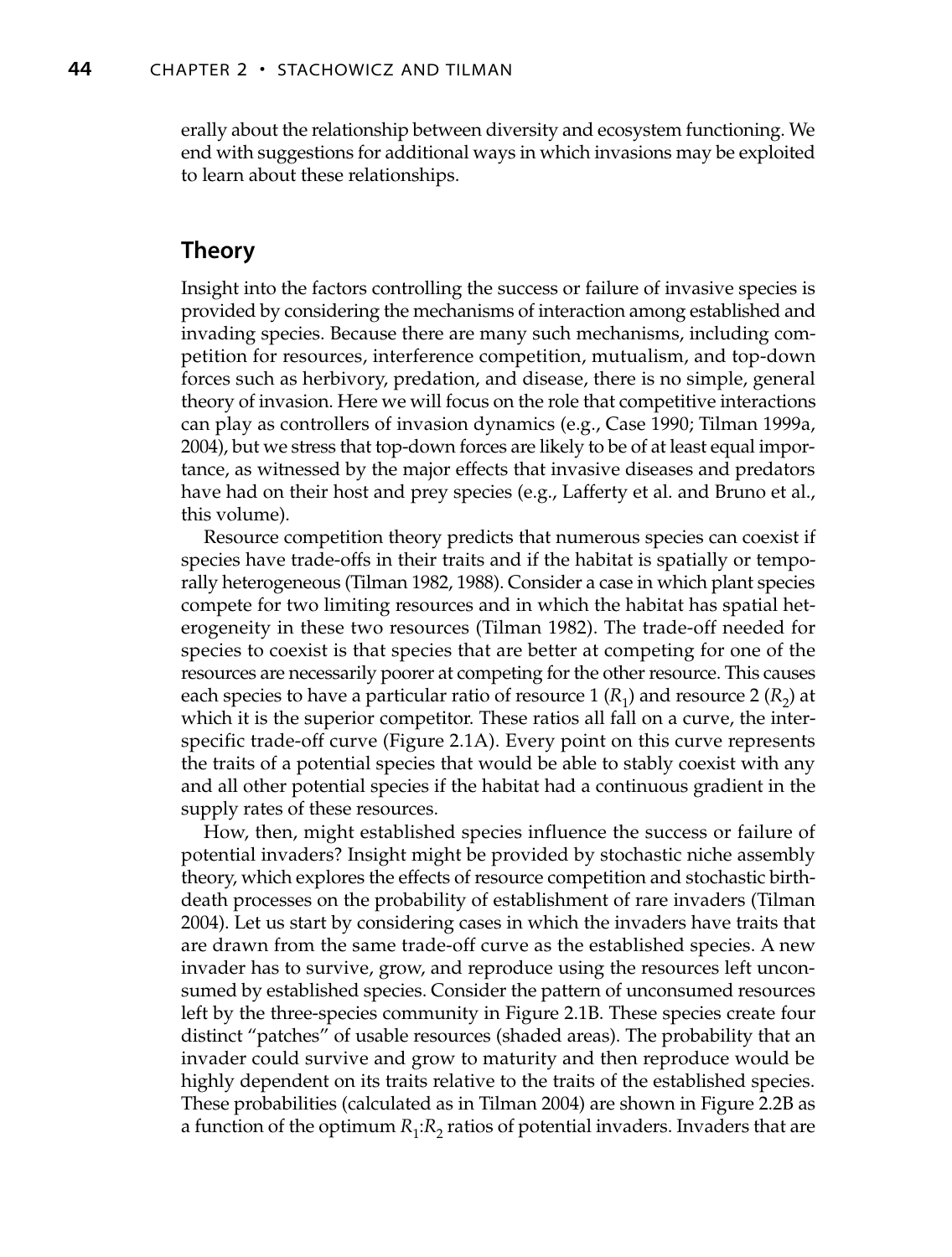



**FIGURE 2.1** Interspecific trade-off curves for assembled communities with (A) one, (B) three, or (C) seven species. Axes are the rates of supply of two resources ( $R_1$  and  $R_2$ ). Isoclines are zero net growth isoclines for each species. Shaded areas indicate the level of unconsumed resources in each community.

similar to the three established species would have very low chances of successful establishment because of their extremely low growth rates. Their low growth rates would cause such invaders to require a long period to become reproductive adults, and thus expose them to mortality for a long time. This greatly decreases the probability of establishment by an invader that is similar to the established species. In contrast, potential invaders would have much higher growth rates, reach maturity more quickly, and have a higher proba-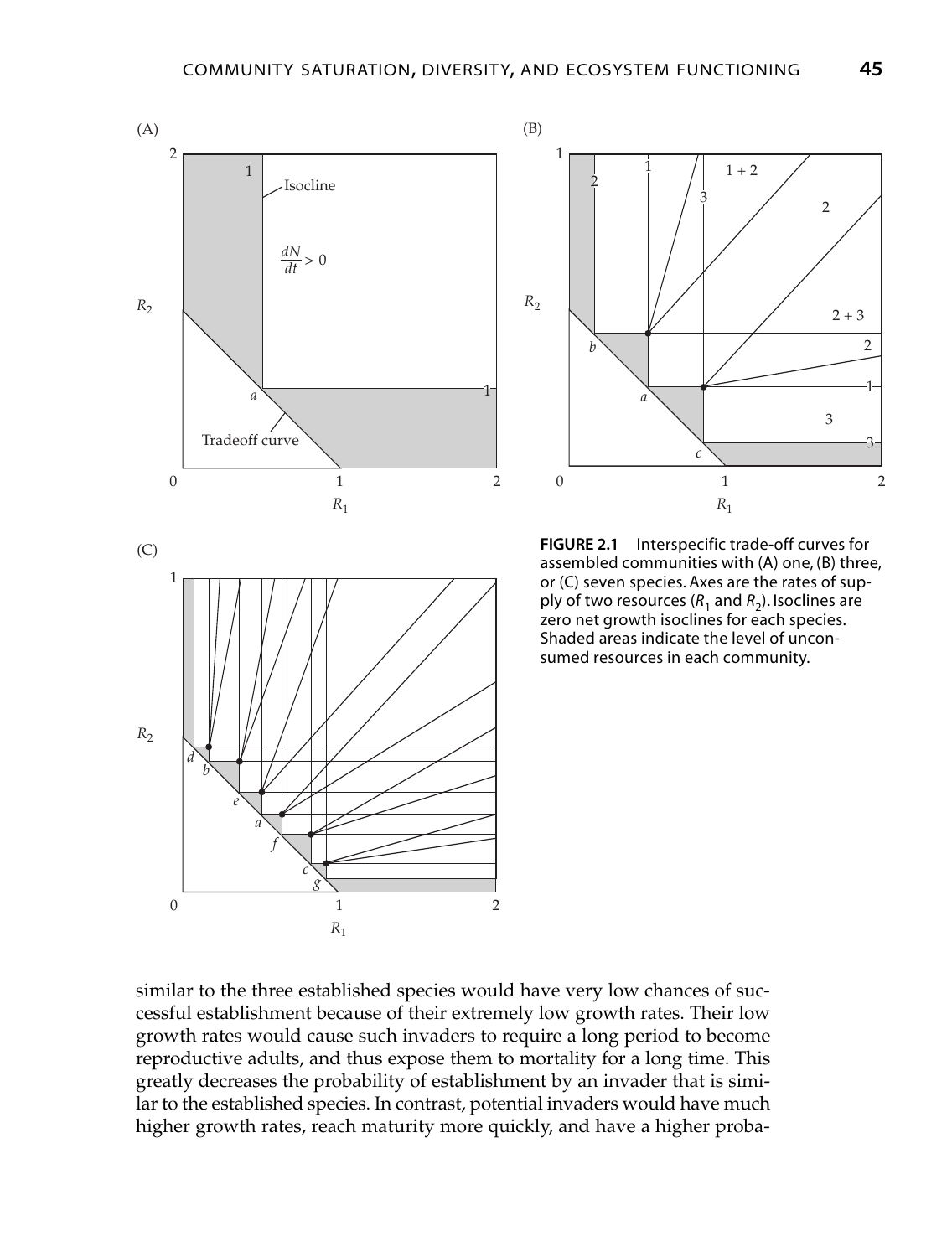

(A) Invasion into single-species habitat

(B) Invasion into 3-species habitat



A Species position on tradeoff curve

0

ties in Figure 2.1. Species with a position on the trade-off curve most distant from those of the species in the existing community have the highest probability of successful invasion. Thus, while there is no absolute limit to the number of species in a community, the probability of successful invasion becomes smaller with increasing numbers of species in the community.

**FIGURE 2.2** Probability of invasion as a function of the invader's position on the interspecific trade-off curve for each of the communi-

bility that they and their progeny would become established if they had resource requirements that better matched the peaks of resources left unconsumed by the established species (Tilman 2004).

The probabilities of invasion into the three-species community can be compared with those of invasion into the seven-species community in Figure 2.1C. In this more diverse community, there is more complete utilization of the limiting resources, creating much smaller peaks of unconsumed resources. Compared with the less diverse community, this greatly reduces the probabilities of invasion (Figure 2.2C) by species drawn from the same trade-off curve. Note, though, that there would still be a strong patterning to any invasion, with potential invaders that are maximally different from existing species having the greatest chance of establishment.

This brief summary of stochastic niche theory (Tilman 2004), which combines the effects of competition and demographic stochasticity on rare invaders, shows that the chance of successful invasion should decrease markedly as the diversity of the established community increases (Figure

2.3; see also Tilman 2004). Indeed, the log of the probability of further invasion is an approximately linearly decreasing function of the number of established species. In the example of Figure 2.3, each additional species that becomes established in a community decreases by about 30% the chance that another invader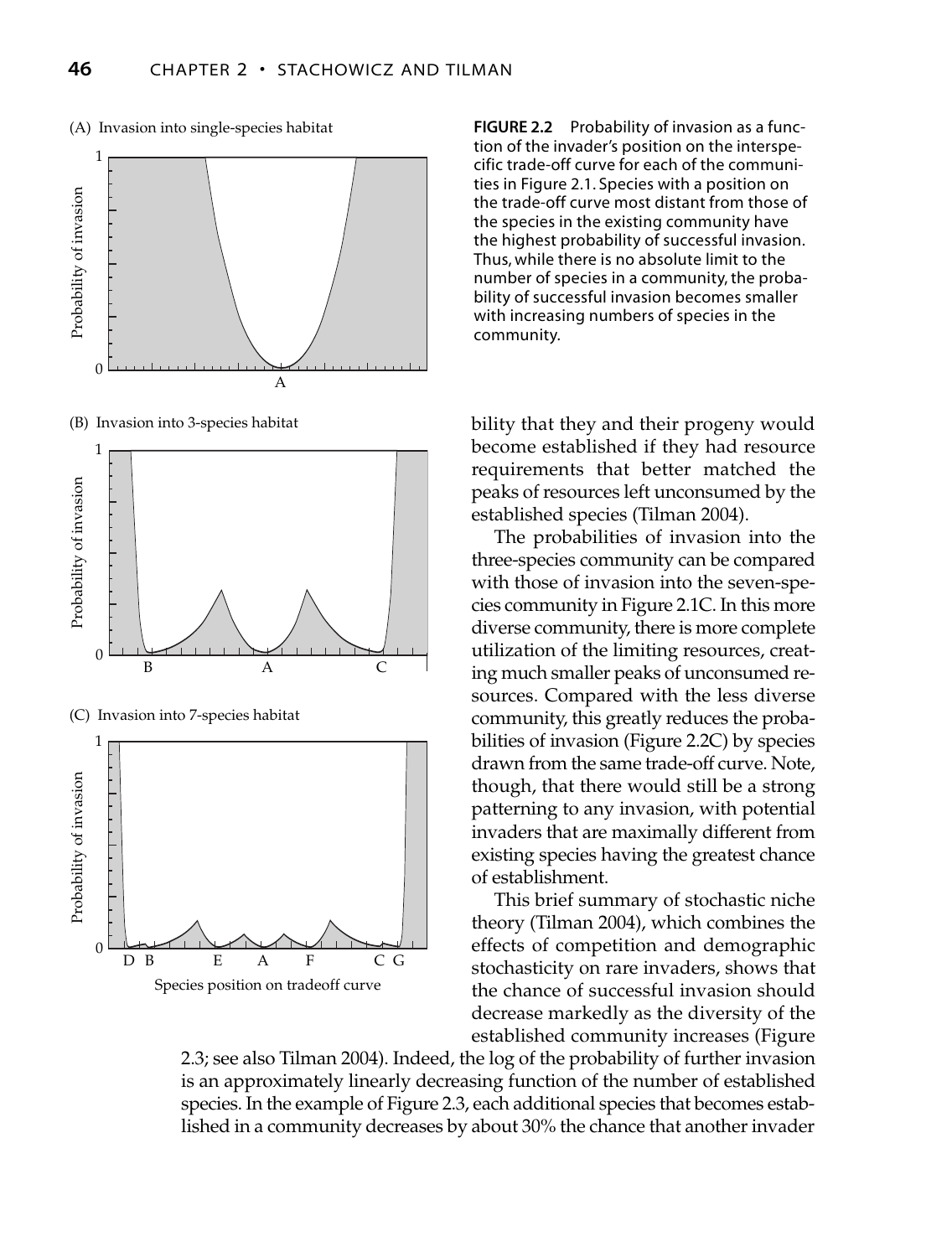**FIGURE 2.3** Results of simulations showing that the probability of invasion decreases with increasing numbers of species in the community. See text and Tilman 2004 for details.

will become established. Once the habitat of Figure 2.3 had accumulated 32 species, for instance, only 1 propagule out of every  $10<sup>7</sup>$  would tend to be successful at becoming established. This extremely low probability of establishment is a result of the low and relatively uniform levels of resources left unconsumed by communities assembled by stochastic niche processes.

This theory (Tilman 2004), as summarized above, assumes that established and invading species have competitive trade-



offs that are drawn from the same underlying trade-off surface. With this assumption (which we will later relax), the theory predicts that (1) high-diversity naturally assembled communities should be highly resistant to invasion, (2) successful invaders should decrease the abundances mainly of species that are competitively similar to themselves (that are close to them on the trade-off surface), and (3) successful invading species should rarely, if ever, drive established competitors extinct. From these three predictions, it also should follow that (4) invasions by exotic species should lead to a net increase in regional diversity (e.g., as shown experimentally by Tilman 1997 and via survey by Sax et al. 2002) and (5) exotic species should be much more common and abundant in disturbed habitats because of higher resource levels or lower diversity due to recent extinctions.

Some of these predictions may seem, on their surface, to be contradicted by the many examples of high abundances reached by exotic invasive species in contemporary communities. For example, exotic annuals reach high abundances in California grasslands, and the exotic grass *Bromus tectorum* forms abundant stands in the Intermountain West of the United States, as does (or did) the *Opuntia* cactus in Australia and *Hypericum* (St. John's wort) in Oregon and northern California. However, in each of these cases, exotic species were invading and spreading across habitats that had already been disturbed by cattle grazing. Similarly, the Asian clam *Potamocorbula* in San Francisco Bay and the ascidian *Didemnum lahelliei* in the Gulf of Maine have reached high abundances in environments disturbed by mechanized fishing and other human activities. These examples demonstrate that resident species richness is by no means the only factor affecting resource availability and that the combined and interactive effects of resident species richness, disturbance regimes, and site fertility on resource levels and invasions must be considered (e.g., Davis et al. 2000). For example, disturbance, by freeing up resources, could facilitate inva-*Species Invasion*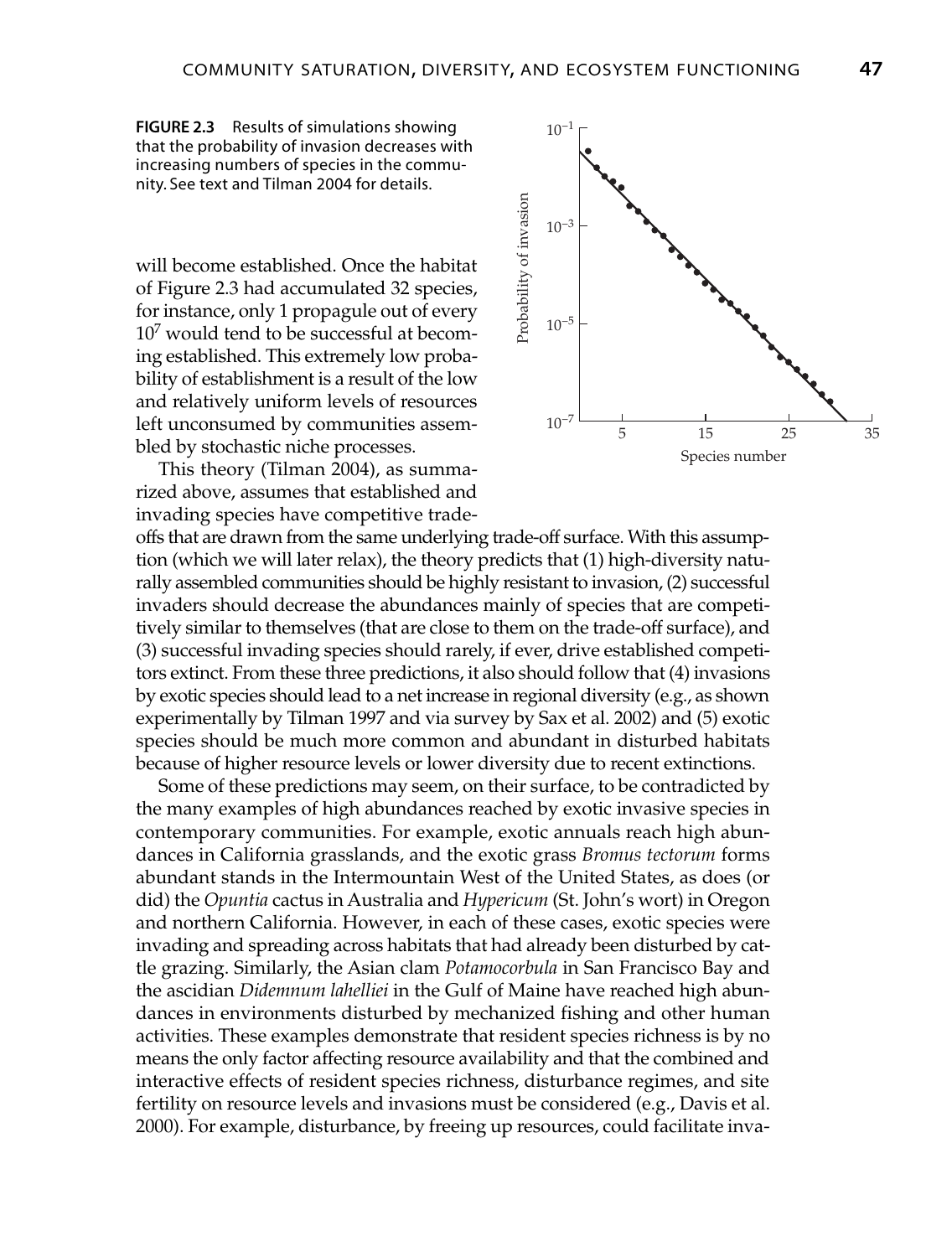sion simply by increasing the probability that a non-native will become established if introduced or by favoring invaders with life histories that are better adapted to disturbance than those of residents.

Now that we have laid out some basic theory and predictions, let us begin by examining the experimental evidence for the proposed linkages between diversity, resource use, and invasibility and what it can contribute to our understanding of diversity-ecosystem function relationships.

# **Invasions and the Mechanistic Underpinnings of Diversity-Ecosystem Functioning Relationships**

Investigations of the role of diversity in invasion success have already contributed significantly to our understanding of the relationship between diversity and ecosystem processes in the broader sense by pushing for more rigorous examination of the mechanism(s) underlying the potential effect of diversity on invasibility. The studies that have examined this issue have supported the idea that, all else being equal, higher species richness leads to a reduction in the availability of resources (Stachowicz et al. 1999, 2002a; Tilman 1999a; Fargione et al. 2003), in agreement with the theory presented above. We discuss below specifically what these findings contribute to our understanding of the consequences of changing diversity for ecosystem structure and functioning.

By what mechanisms might increasing diversity enhance resource use and thus lead to increased ecosystem functioning? First, diversity may lead to enhanced ecosystem functioning simply because more species-rich communities have a higher probability of containing a "strong interactor"; that is, a species with a dominant effect on resource levels. This effect, termed the "sampling effect" (Aarssen 1997; Huston 1997; Tilman et al. 1997), would seem to be a plausible explanation for observed diversity-invasibility and diversity-ecosystem functioning relationships. However, a variety of tests have rejected the sampling hypothesis as a significant explanation for the observed diversity-productivity relations, suggesting instead that complementary use of resources by species with different niche requirements, such that more diverse communities more completely use available resources, may best explain the effect of diversity on productivity (e.g., Loreau and Hector 2001; Tilman et al. 2001, 2002; Hille Ris Lambers et al. 2004). Although sampling effects may overwhelm complementarity in some studies, this appears likely to occur only in the short term (e.g., Tilman et al. 2002). Similarly, sampling rarely seems to be the major explanation underlying diversity-invasibility relationships (e.g., Knops et al. 1999; Stachowicz et al. 1999, 2002; Naeem et al. 2000; Fargione et al. 2003). Rather, these studies suggest that niche differences and resulting complementary interactions better explain the observed effects of diversity on productivity and invasibility.

In addition to complementary use of resources at any one time, species might differ in their seasonal phenologies such that they occupy different "temporal" niches. As Davis et al. (2000) pointed out, fluctuations in resource availability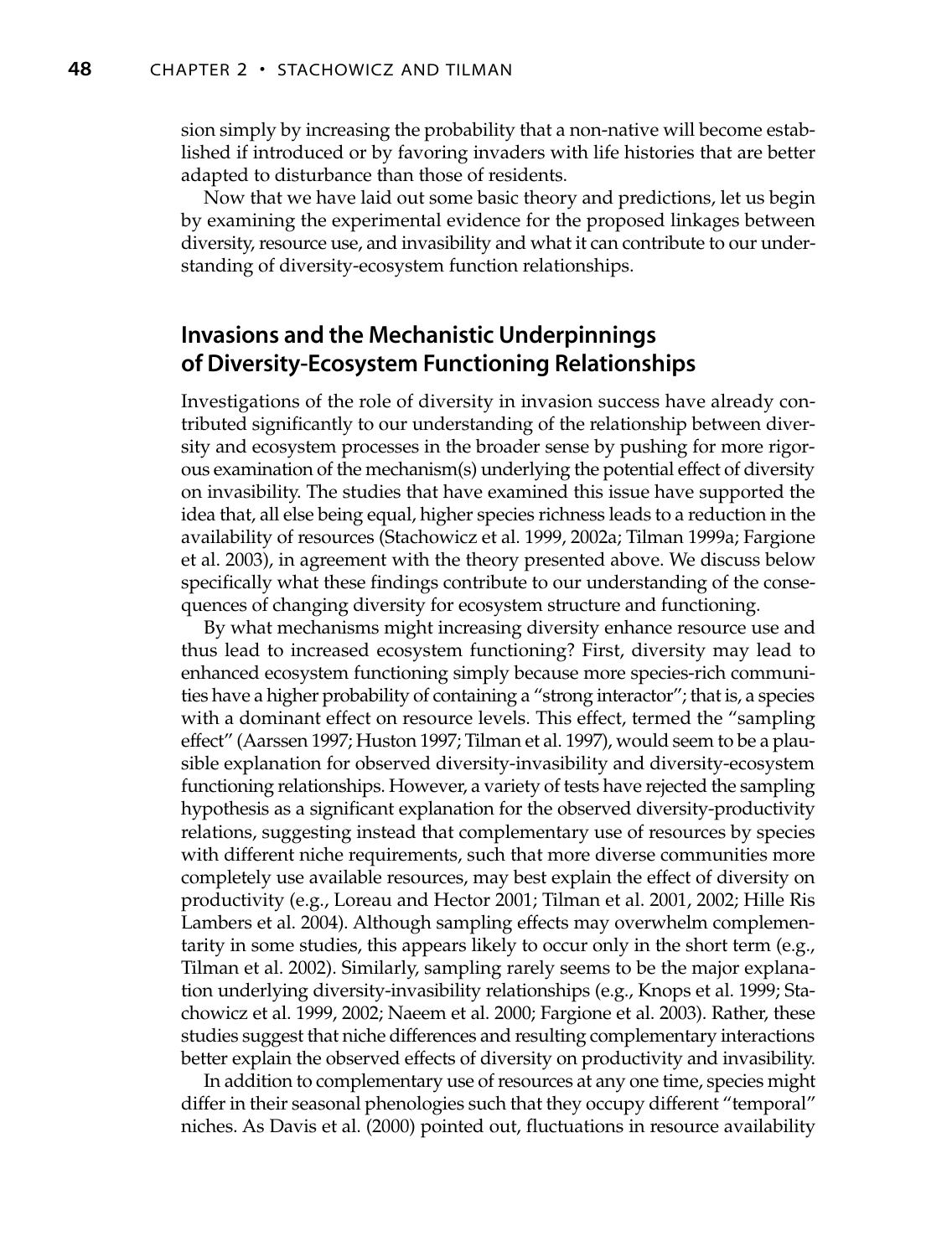can have a major effect on the susceptibility of the local community to invasion. Resident species and their temporal patterns of resource use (e.g., seasonal phenologies) are one possible cause of predictable variation in resource availability. For example, in sessile marine invertebrate communities, invasion resistance increases with diversity because individual species are complementary in their temporal patterns of space occupation (Stachowicz et al. 1999, 2002a). Established communities with many species maintain relatively high cover and low resource availability over time, despite high variation in the temporal abundance of individual species (Stachowicz et al. 2002a). In contrast, species-poor

communities undergo large fluctuations in resource availability as a result of the seasonal boom-and-bust cycles of their dominant species (Figure 2.4A). Thus, as suggested by Davis et al. (2000), invasion is more likely in areas of fluctuating resource availability (species-poor communities) than in areas of predictably low resource availability (species-rich communities) (Stachowicz et al. 2002a).

**FIGURE 2.4** (A) Results of experimental manipulations of diversity, showing large peaks in the availability of a limiting resource (available space) in low-diversity communities and consistently low resource availability (i.e., high space occupation) in more diverse communities. This pattern resulted in a negative relationship between native diversity and invader survival and abundance. (B) Temporal variation in the recruitment patterns of sessile marine invertebrates, showing temporal complementarity in seasonal patterns of abundance among native species. Total recruitment is consistently high over the course of the entire season when multiple native species are added to the system, and there are few periods of low recruitment. The arrow indicates the peak in the timing of recruitment for one of the most successful introduced species in this community, Botrylloides violaceous. Note that the peak in seasonal abundance of this invader corresponds to a period of low recruitment by natives. (A after Stachowicz et al. 1999, 2002a; B after J. Stachowicz, unpublished data.)

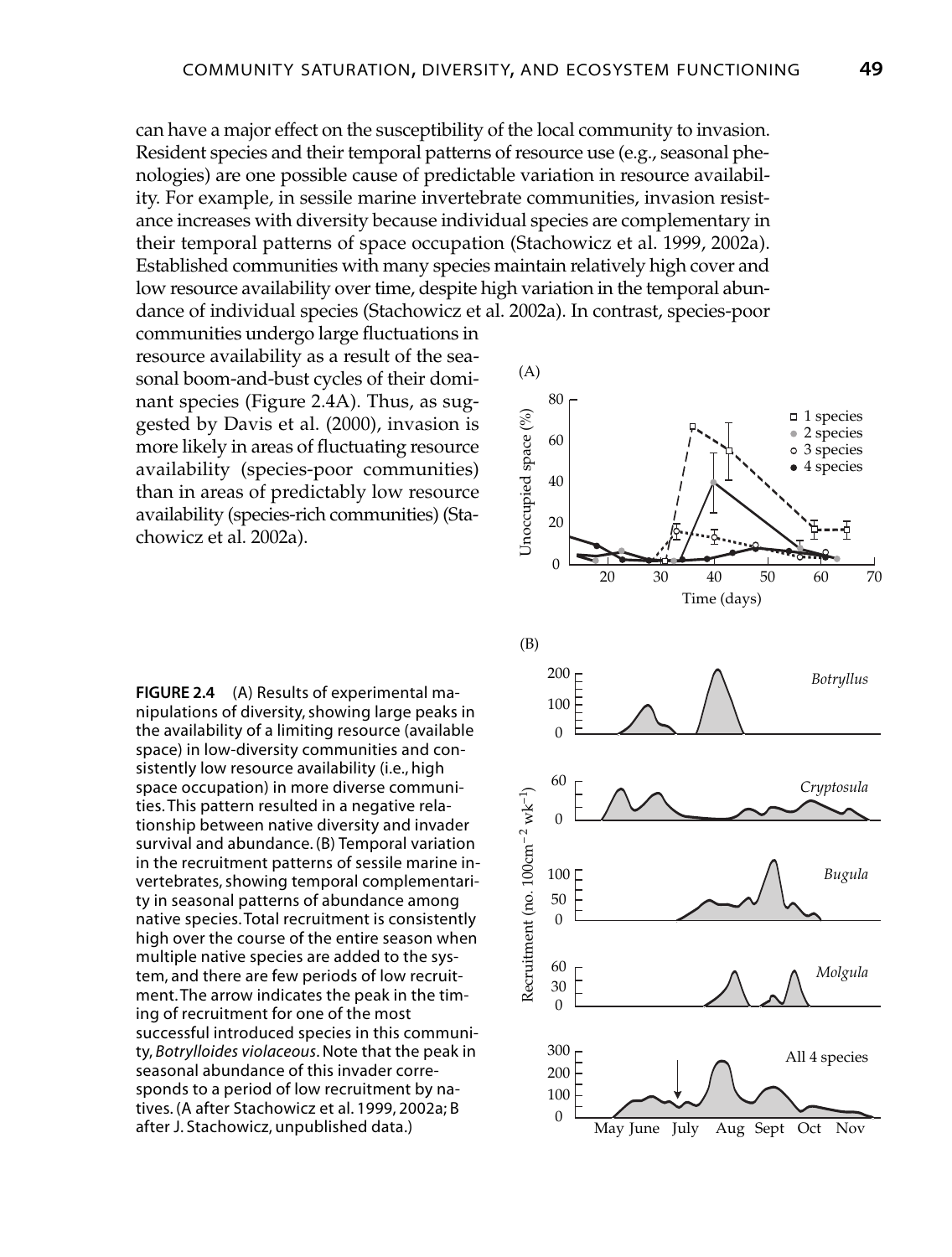Observational studies across multiple years show similar correlations between local species richness and occupation of space in rocky subtidal habitats (Osman 1977). Despite differences in growth forms, species seem to compete primarily for space, the likely limiting resource in this system. Because species differ in growth rates, in the timing, duration, and magnitude of reproductive output, in the degree to which they are capable of local recruitment, and in their response to biotic and physical stresses, the seasonal fluctuations in abundance of each species tend to be out of phase with one another. In Figure 2.4B we provide one example from records of settlement of marine invertebrates onto  $10 \times 10$  cm bare substrates placed within an established community (detailed methods are given in Stachowicz et al. 2002b). Such substrates reach 100% cover within a few months after deployment, with the dominant species being those that recruited in the first few weeks of deployment. Thus, one can view these settlement records as a proxy for which species would be likely to become established in gaps within established communities throughout the course of the season. As a result of seasonal complementarity in settlement patterns, communities with more species will have residents recruiting to gaps for a greater percentage of the season, resulting in fewer resources (less space) available for new species to exploit. Additionally, those invaders that are successful (see the legend of Figure 2.4B) are often those that have seasonal recruitment periods that coincide with temporal minima in the recruitment of natives.

This temporal niche partitioning is completely analogous to the sorts of resource partitioning presented above, and a more complete theory of invasion and community assembly would account for both. The temporal dimension may be incorporated into models of resource competition like that presented above by adding a third axis, time, to the trade-off plot. In the simplest case, even if all species were at a similar point on the  $R_1:R_2$  trade-off surface, they might coexist if each were distinct on the temporal axis. As a corollary, invasions can occur into communities in which temporal use of resources is not complete (e.g., Figure 2.4).

A similar pattern of temporal variation in the use of resources may occur among grassland plants (McKane et al. 1990; Tilman and Wedin 1991; Wedin and Tilman 1993). For example,  $C_4$  grasses are the best competitors for nitrogen during the hottest time of year (summer), whereas  $C_3$  grasses use nitrogen during cooler parts of the year (spring and autumn). Different groups also appear to use different spatial pools of N, with forbs using primarily deeper soils for N,  $C_4$  grasses using N from shallower soils, and legumes utilizing atmospheric N via nitrogen-fixing symbionts in their roots. Thus, total N utilization is greater in communities with a greater diversity of these functional groups (Fargione et al. 2003). A prediction that follows from these sorts of functional group arguments (and the theory outlined above) is that invading species most different from those in the established community will have the highest probability of establishment. In other words, communities will be most susceptible to invasion by species with functional traits that are currently rare or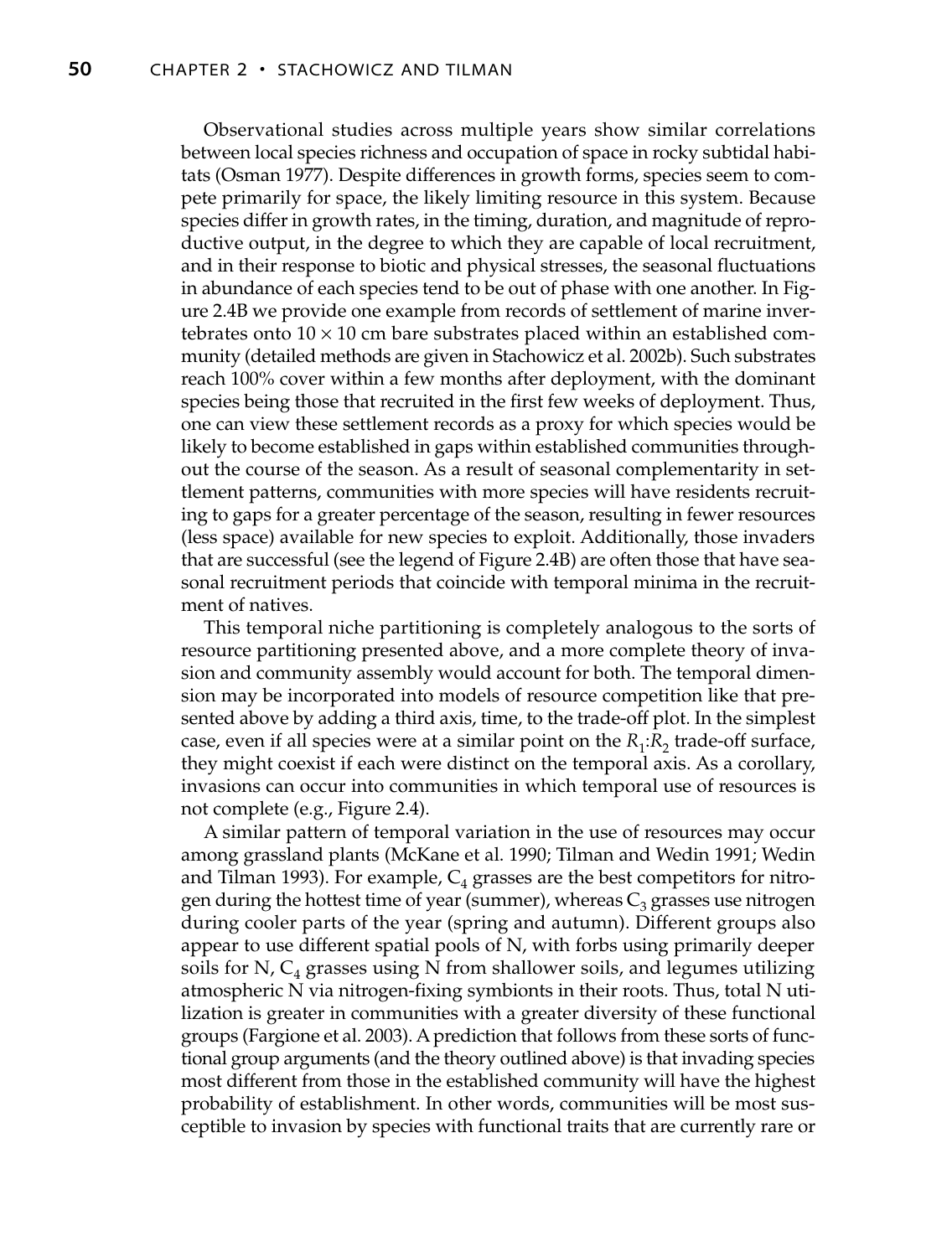absent. In the temporal niche framework, this would suggest that invaders with seasonal phenologies most unlike those of any of the natives would be the most successful. Fargione et al. (2003) did find, in an experiment in which seeds of 27 different plant species were added to plots that differed in diversity and functional guild composition, that the strongest inhibitory effects of resident plants were on introduced plants of the same functional guild.

These patterns suggest a degree of determinism to the community assembly process that may apply broadly to the processes of colonization and establishment: established species should most strongly inhibit invaders that are most similar in resource requirements to them (Tilman 2004). Although which species become part of a new community depends on the composition of the propagule pool and on chance events (e.g., who arrives first, which seed happens to fall in a more favorable spot), this phenomenon could cause communities to assemble toward specific relative abundances of different functional guilds (Tilman 2004). Whether communities are assembled randomly or via a repeatable process has important implications for ecological theory and application, and these few studies from invasion biology suggest that niche-based models may more adequately describe community assembly processes than neutral models (e.g., Fargione et al. 2003). They also suggest that there is some hope for developing predictive models of community assembly.

These insights also have implications for the ways in which we study and manage invasive species. Two major questions of invasion biology are what makes a community more or less invasible than others, and what makes some species better invaders than others. If resident species do more strongly inhibit invading species that are functionally similar to them, then these two questions would be best studied interdependently rather than separately. That is, the invasibility of a community may depend not only on community properties, but also on the characteristics of the invader under consideration. Similarly, the invasive potential of a species may depend not only on its intrinsic properties, but also on the diversity and composition of the community into which it is being introduced.

Having presented theory and experimental evidence suggesting that increasing community diversity can decrease invasion by decreasing resource availability, we now examine the degree to which these mechanisms and theoretical predictions actually correlate with patterns in both natural and human-mediated invasions.

## **Biotic Interchange**

Natural invasions occur when biogeographically isolated biotas are brought into contact via major geologic events. This can occur when, for example, longseparated continents are connected via land bridges, such as happened when the Isthmus of Panama formed during the Pliocene, joining the terrestrial floras and faunas of North and South America. Similarly, the opening of new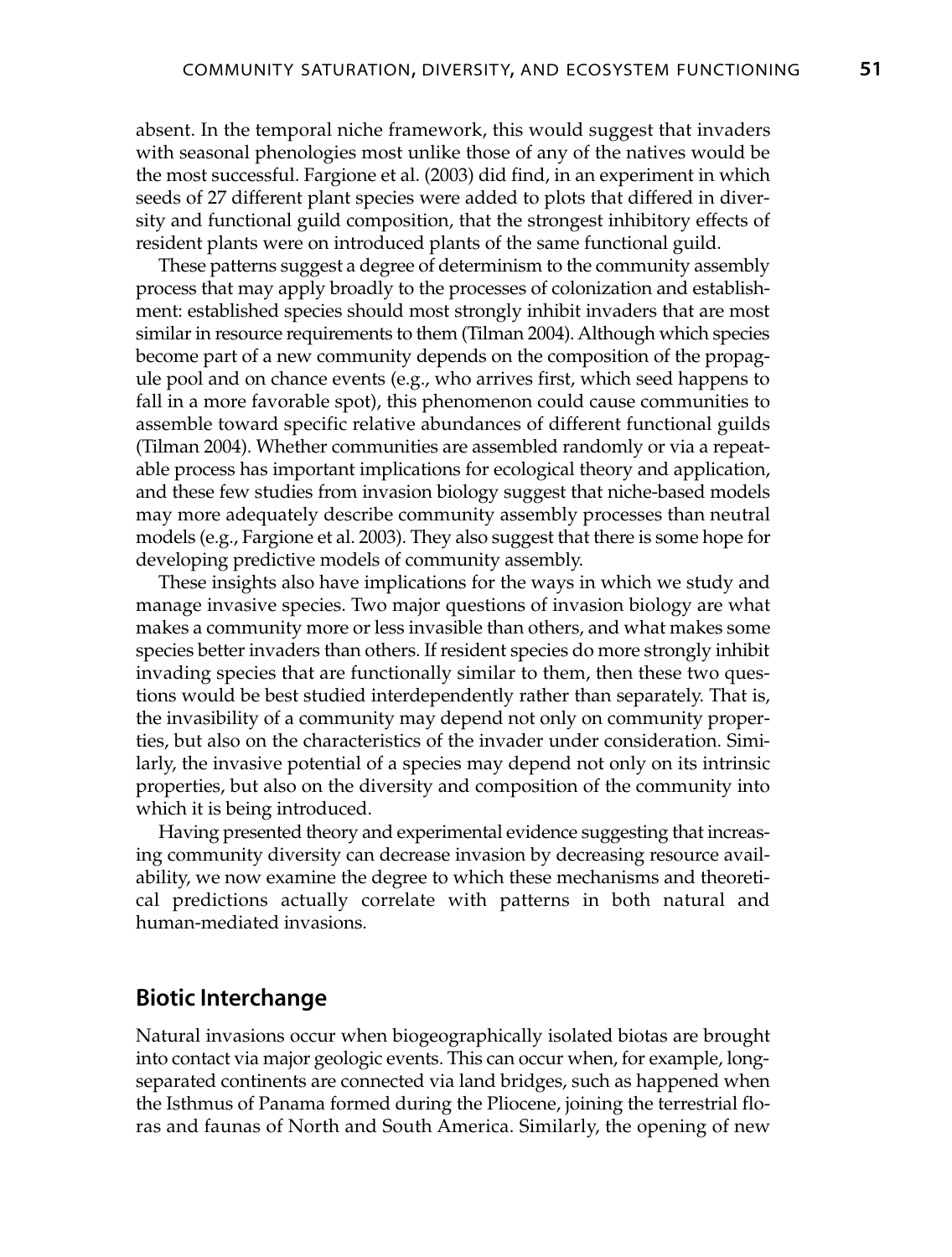ocean passages, as occurred with the opening of the Trans-Arctic seaway 3 million years ago, can connect formerly separate marine floras and faunas. What happens when these large groups of independently evolved species come into secondary contact can be quite informative for the study of current ecological and evolutionary scenarios. The study of these interchanges and their contribution to our more general understanding of community assembly is complementary to the study of more recent, human-mediated introductions, because only for the former do we know the ultimate outcome with respect to which species were successful invaders and which, if any, went extinct—as opposed to current invasions, in which consequent species extinctions may not be realized for a long time (Tilman et al. 1996a).

Paleontological data suggest that the flow of species within these interchanges was often unidirectional, or at least highly asymmetrical, from areas of higher species richness to areas of lower species richness. In addition, as predicted from theory, and in agreement with data from recent invasions (Sax et al. 2002), these invasions led to only modest extinction in the recipient biota and generally caused a net increase in diversity over time (e.g., Vermeij 1991a). For example, when the Isthmus of Panama joined North America to South America, mammals were more diverse in North America (where grassland and savanna habitats dominated), and these mammals were very successful in invading South America, where such animals were far less diverse (e.g., Marshall 1981; Marshall et al. 1982; Webb 1991). Conversely, South America, being more tropical and wet and thus having a greater area of rainforest, was more diverse than North America with respect to rainforest plants and associated species, which were very successful invaders into tropical habitats in North America (Gentry 1982). Similarly, movement of marine organisms (particularly mollusks) was predominantly from the Pacific to the Atlantic in the Trans-Arctic interchange, with the species-rich North Pacific contributing far more species to the species-poor North Atlantic than vice versa (Vermeij 1991a). Vermeij (this volume) discusses these and other examples in greater detail and concludes that, although there are exceptions, the pattern of invasion from areas of high diversity to areas of low diversity is robust across a range of taxa, latitudes, and biomes.

The simplest possible explanation for these patterns is that they reflect the statistical expectation: species-rich systems have more species, and thus would be expected to contribute more invaders, than species-poor systems. One way of phrasing this is that if the native diversity of region A outnumbers that of region B by 5:1, then one should expect 5 times more invaders from region A to region B than from region B to region A. Because pre-exchange diversity can be difficult to estimate, relatively few studies have explicitly tested this null hypothesis. However, Vermeij (1991b) found that the exchange of marine organisms across the Trans-Arctic seaway during the Pliocene was more asymmetrical than expected based on the ratios of either the current or the pre-exchange faunal diversities of the North Pacific and North Atlantic. Similarly, prior to the Great American interchange, terrestrial mammal genera in North America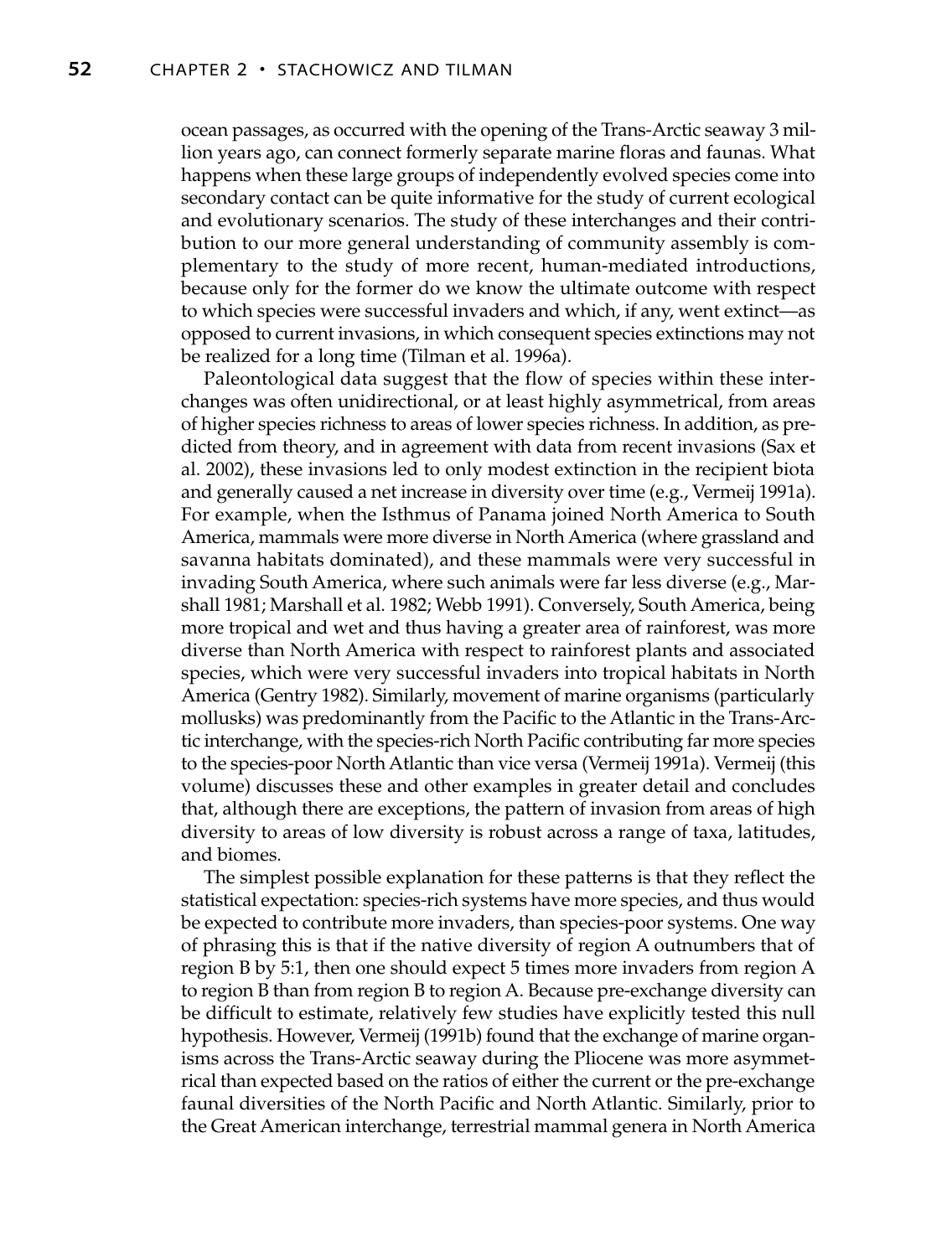outnumbered those in South America by 125:71 (1.76:1), whereas the number of recent genera of northern origin in the south outnumbered southern invaders in the north by 80:24 (3.33:1) (data from Figure 1 in Marshall et al. 1982). A more formal test of the null model for the Great American interchange that differentiated patterns of "invasion" from subsequent patterns of "diversification" would be more complex, particularly as this invasion occurred in stages, but this casual look at the data suggests that an explanation beyond the null may be required. Vermeij (in press) also reports that marine invasions from the Caribbean to Florida are more asymmetrical than predicted by a null hypothesis. These examples do not discount the possibility that some uneven biogeographic exchanges may have a simple null explanation; however, they suggest that in at least some cases, the exchange among regions is even more uneven than expected based on pre-exchange diversity levels.

Multiple ecological and evolutionary mechanisms could underlie this asymmetry in biotic exchanges. First, as first suggested by Darwin in *The Origin of Species* (see McNaughton 1993), biotas with fewer species might utilize available resources less completely or consistently, leaving more opportunities for speciation and subsequent increases in productivity. Such "empty niches" in low-diversity realms could also be readily occupied by invaders from other realms. In this situation, it is possible that successful invaders have traits that fall on the same trade-off curve as those of established species, and are successful merely because their traits allow them to exploit resources left unconsumed by the more species-poor resident community. This is a plausible explanation, for example, for the Trans-Arctic marine interchange, in which the invaded Atlantic biota had recently suffered a series of extinctions, whereas the more diverse source biota of the Pacific had not (Vermeij 1991b). Thus, at least one ancient invasion is in agreement with predictions from theory and mechanistic experiments that decreasing resident diversity should increase susceptibility to invasion.

Alternatively, species from more diverse biotas might possess superior competitive abilities as a result of evolutionary innovation. Areas with more diverse floras or faunas tend to have a greater area of available suitable habitat. Larger regions might also lead to larger total population sizes and thus higher genetic variation. With greater variation, there is greater potential for natural selection to act to maximize resource use efficiency and thus lower the resource levels required for persistence (i.e., lowering the overall trade-off surface). Overall, then, all else being equal, individual species found in regions with a larger physical area and greater diversity might thus be able to subsist on lower levels of resources. With a superior trade-off curve, invaders would have positive growth rates even if they had a  $R_1:R_2$  ratio identical to that of an established species. This would increase their chance of establishment, and would mean that, once established, they would competitively displace the original species that were similar to them. On the other hand, if invaders came from a biogeographic realm that had an inferior trade-off curve, they would be highly unlikely to invade new habitats unless those habitats had low diversity and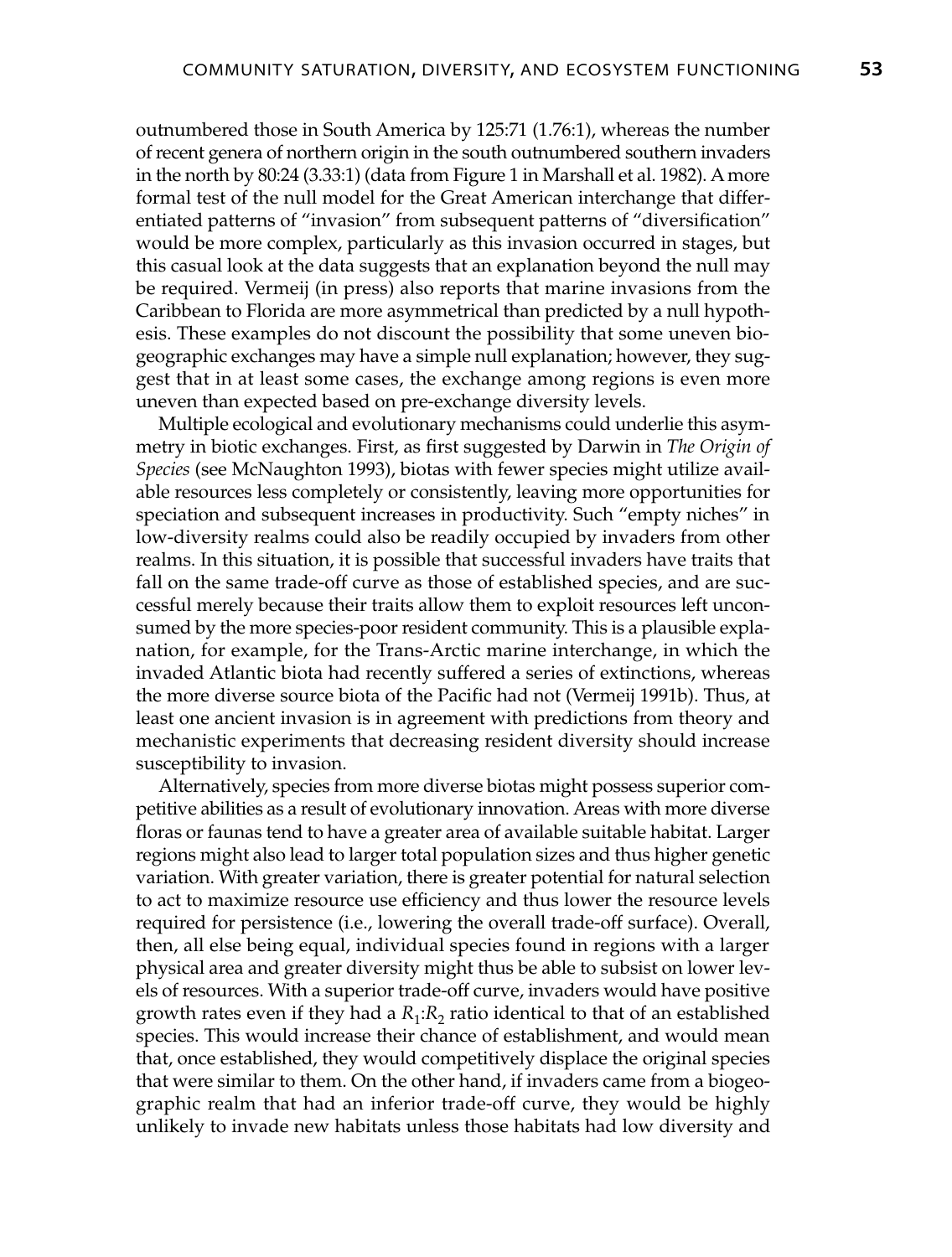lacked species with  $R_1:R_2$  requirements similar to their own. Additionally, tradeoff surfaces can be more complex than the simple two-dimensional approach of the model above: adding a third (or greater) axis could allow one to specify the rates of resource supply required in different habitats or seasons. Regions with a greater range of available habitat types might then have more species specialized for each habitat type and be more resistant to invasion by species from biogeographic realms with less habitat differentiation and specialization. While it would be unreasonable to expect that all species from one continent would be superior to all others from another, it might prove informative and a useful test of the theory outlined above to compare, in a common garden approach, the competitive abilities of a broad range of taxa from biogeographic provinces of differing species richness and/or invasibility.

There are, of course, other ways for invading species to have evolved superior competitive abilities. In particular, key innovations or "novel weapons," such as allelopathic chemicals (see Callaway et al., this volume), may allow invading species to circumvent the normal competition for resources, effectively allowing them, once established, to persist with or exclude competitors with lower resource requirements in the biogeographic realm into which they are being introduced. Root exudates from the European weeds *Centaurea maculosa* and *C. diffusa* strongly inhibit potential competitors in North America, allowing these weeds to become competitive dominants, despite the minimal effect their root exudates have on similar European species with which these species share a long coevolutionary history (Callaway and Aschehoug 2000; Callaway et al., this volume). More generally, superior interference competitive abilities of animals, via aggressive or territorial behavior, might allow them to invade areas even if they require higher resource supply rates than native species to persist.

Alternatively, an invader could be temporarily competitively superior to established species if the invader entered a new habitat that lacked natural enemies (diseases, pathogens, predators, herbivores, etc.) like those that kept it in check in its native habitat (e.g., Torchin et al. 2003; Lafferty et al., this volume, and Ricklefs, this volume). Lower loss rates could allow a species to maintain itself on lower levels of resources and thus increase its competitive ability. Such an increase could allow the invader to become readily established, and possibly dominant, even in a highly diverse community. The successful biological control of species such as *Opuntia* and *Hypericum* suggests that the absence of natural enemies probably contributed at least to their initial success as exotic invasive species. Missing parasites might, however, be a less plausible explanation for invasions following the formation of land bridges or the opening of seaways between onceseparated realms because diseases or predators would seem likely to spread with, or soon after, their hosts or prey. Additionally, given enough time, diseases and parasites are likely to either be acquired from the new fauna (e.g., Strong et al. 1977) or arrive in subsequent invasion events, reducing the abundance of the invader to levels more similar to those in its native habitat.

Regardless of the underlying mechanisms, these patterns from large-scale natural invasions are consistent with the hypothesis that habitats with greater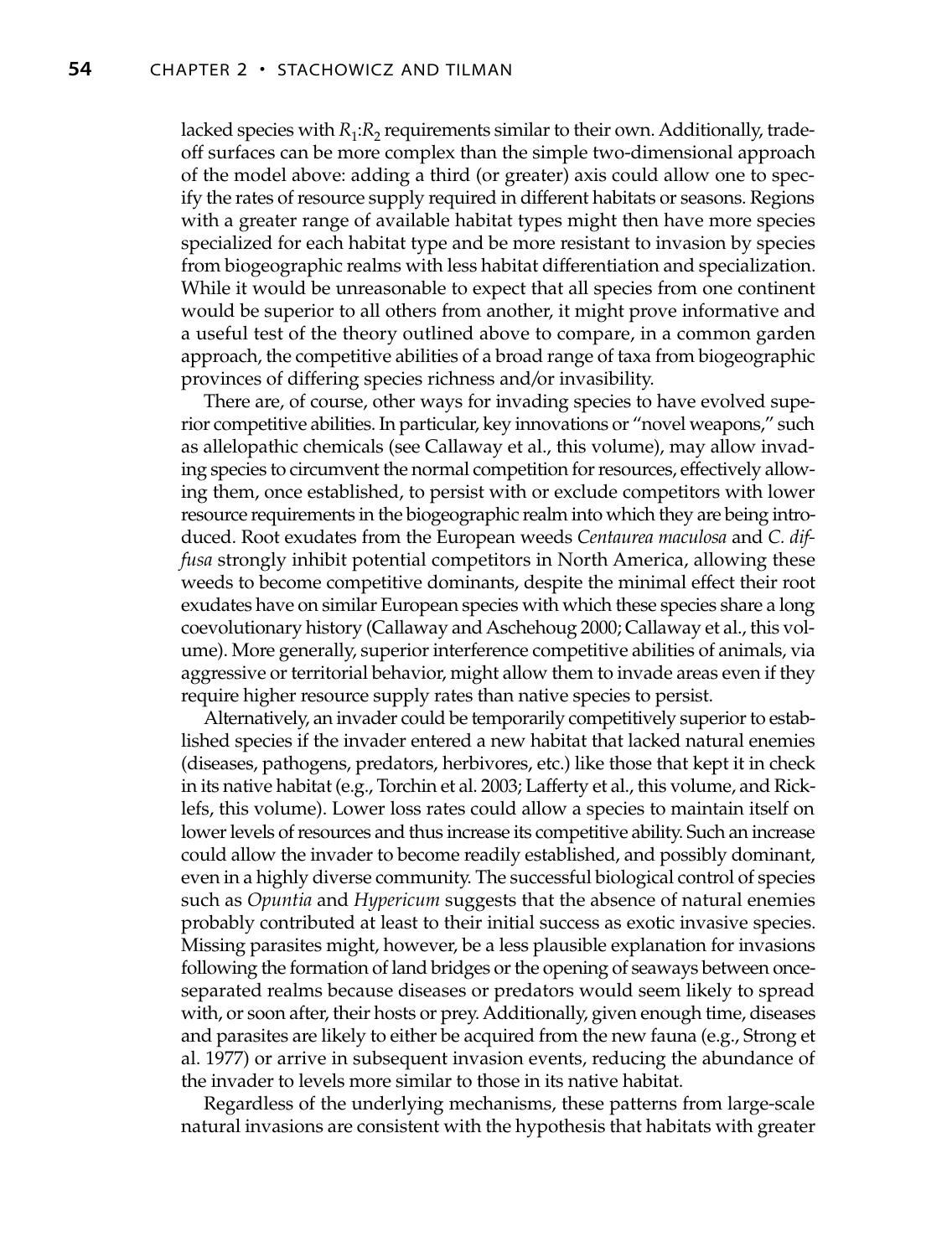species diversity are less readily invaded than habitats with lower diversity. The reported patterns of major biotic interchanges thus seem, at least on first inspection, to be consistent with the hypothesis that communities with a greater diversity of competing species may have lower resource levels and/or fewer "unfilled niches" and thus inhibit invasion. If lower resource levels lead to more intense competition, and thence to evolution of greater competitive ability, it seems plausible that a region with more species would be both harder to invade and more likely to produce successful invaders. Invasions thus present an opportunity to examine biogeographic patterns in competitive ability and resource depletion that have been largely unaddressed.

Does this pattern of asymmetrical exchange hold for more recent, humanmediated interchanges between biogeographic regions? We know of no direct tests in recent invasions that explicitly address the null hypothesis that the number of invasions between two regions is a simple function of the ratios of the pre-contact diversities of the two regions. Of course, unlike ancient natural interchanges, recent invasions involve more than two previously separated regions, complicating any such test. Nevertheless, it is useful here to review a few commonly cited examples of asymmetrical biotic exchange in contemporary invasions.

Elton's original treatise formalizing the idea of asymmetrical biotic exchange drew on comparisons of islands and continental environments, pointing out that islands, with smaller areas and more depauperate biotas, are more frequently invaded than mainlands, which are typically much more diverse. However, the number of attempted introductions of mainland species to islands is often far greater than the number of island species introduced to mainlands; thus, in many analyses, propagule supply appears more likely to be the cause of high rates of island invasion (e.g., Blackburn and Duncan 2001a). Alternatively, it might be that island floras and faunas are inherently different from those of the mainland because only a small proportion of species were capable of being dispersed to islands before humans began transporting species freely. If, for instance, there is a general trade-off between dispersal ability and competitive ability, then the flora and fauna of islands would be biased toward being poor competitors. This could mean that islands are readily invaded not because of their low diversity, but because they are populated with poor competitors relative to the species being introduced to them. Humans often preferentially introduce species that are abundant in their native range; to the extent that abundance correlates with competitive ability, human-introduced species may represent a nonrandom sample of the species from the native range that have high competitive ability but low dispersal ability (e.g., Blackburn and Duncan 2001b).

Because a large fraction of introductions to novel marine ecosystems are the accidental result of transoceanic shipping, these might allow a less biased assessment of the relative invasibility of regions of differing resident diversities. For example, estuaries along the Pacific coast of North America are few in number, small in area, and spaced relatively widely on this geologically active continental margin. These estuaries are geologically quite young and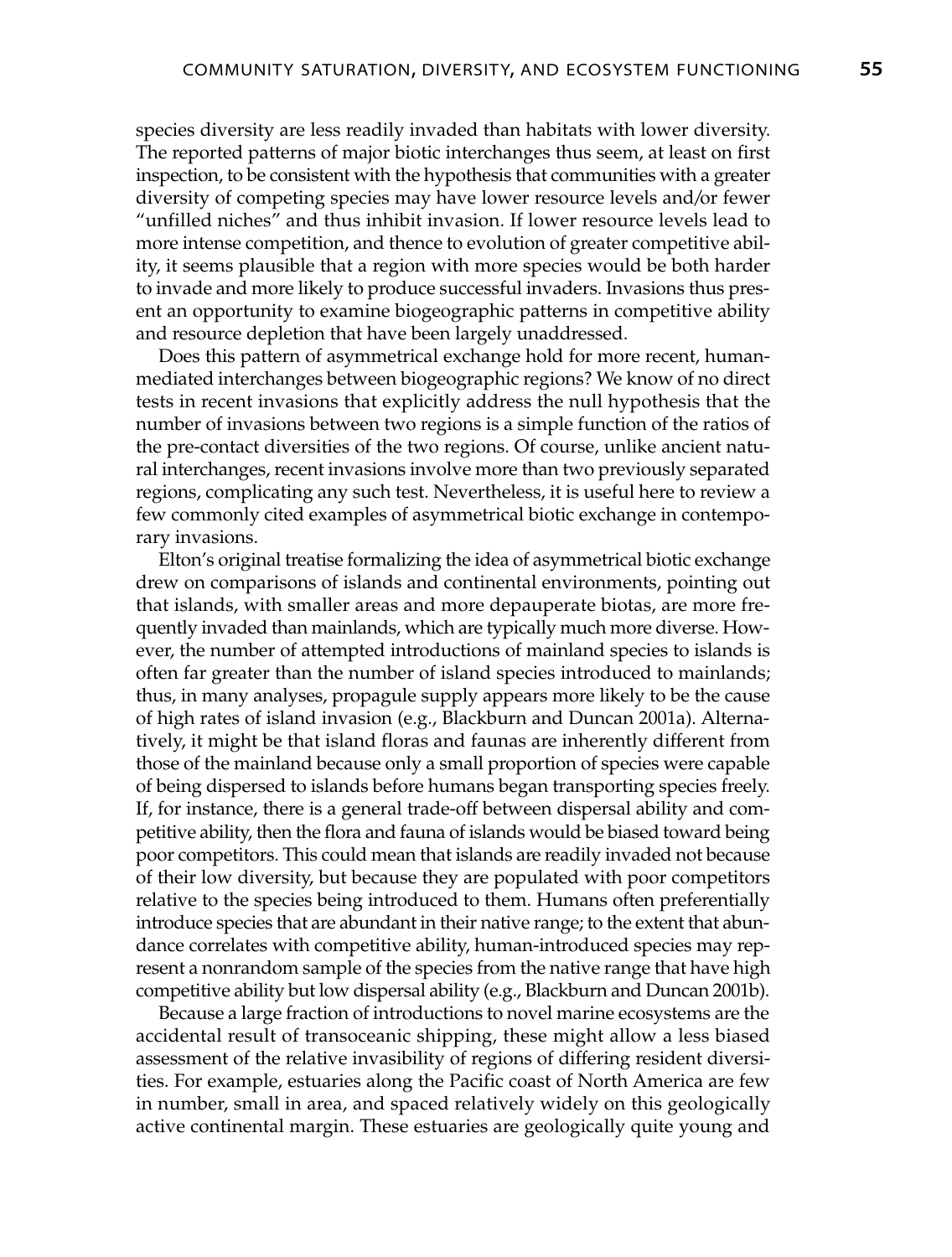relatively species-poor and are among the most invaded in the world (Cohen and Carlton 1998; Ruiz et al. 2000). Many of the invaders in these regions come from the western North Atlantic—a region with a far greater area of estuarine habitat and a greater diversity of estuarine biota. Of course, there are alternative explanations for why Pacific coast estuaries are so highly invaded, including the volume of ship traffic that passes through those estuaries (Ruiz et al. 2000) and the relatively benign climate of the region.

The available data from human-mediated biotic interchanges appear to be unsuitable, then, for testing theories regarding diversity effects on resource use and invasibility, although they do remind us that diversity and its effect on resource use represent just one of many possible factors that may interact to determine invasibility.

## **Reconciling Pattern and Processes in Community Invasibility**

We now turn to the question of whether diversity, and its effects on resource use, are useful predictors of the relative invasibility of a particular community *within* a given biotic province. A review of the literature highlights the lack of consensus on the strength and direction of the effects of diversity on community resistance to invasion (Levine and D'Antonio 1999). A major characteristic of this debate is the discordant results of studies employing observational versus experimental approaches. Many observational studies find that more diverse native communities support more invaders (Knops et al. 1995; Planty-Tabacchi et al. 1996; Rejmanek 1996; Wiser et al. 1998; Lonsdale 1999; Stohlgren et al. 1999). These studies are often conducted at large scales (e.g.,  $10-1000 \text{ km}^2$ or more; but see Sax 2002), involve many species, and are favored by some because they involve "natural" communities. But many other factors correlated with diversity can affect the establishment and spread of invaders, confounding such studies and urging caution in their interpretation (e.g., Rejmanek 2003). In particular, a recent reanalysis of the data used by Stohlgren et al. (1999) found that a high level of real estate development was a much better predictor of high rates of invasion by exotic species across the United States than was high regional diversity (Taylor and Irwin 2004).

In contrast to most of the simpler analyses of broad-scale invasion patterns, most experimental manipulations (necessarily conducted at smaller scales) support the idea that species richness decreases invasion success (McGrady-Steed et al.1997; Knops et al. 1999; Lavorel et al. 1999; Stachowicz et al. 1999, 2002; Levine 2000; Naeem et al. 2000; Symstad 2000; Kennedy et al. 2002; Fargione et al. 2003). Such experiments reveal the potential of diversity to reduce invasion success, but rarely assess whether diversity is important relative to other factors, such as propagule supply, disturbance, or predation, for generating patterns of invasion in the field. Two studies have employed a combination of field experiments and observational approaches: both find that when all other things are equal (experimentally controlled), diversity has a nega-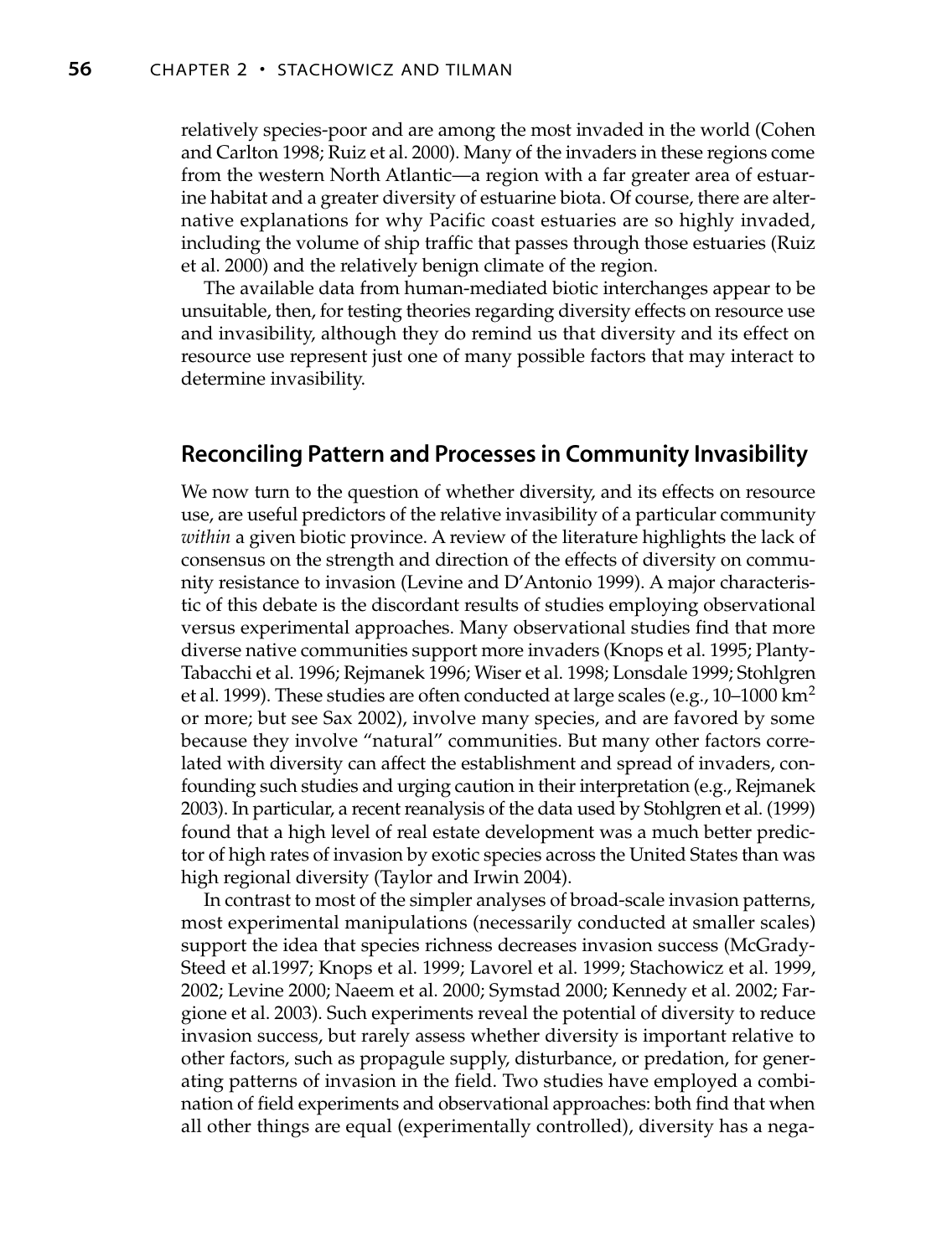tive effect on invasion success, but one shows a positive (Levine 2000) and one a negative (Stachowicz et al. 2002) relationship between native and invader diversity in field surveys. Thus, these results suggest that diversity *can* reduce invasion success in the field, but that it should be visualized as one of several potentially correlated factors (including disturbance and propagule supply) that may affect the invasibility of a community (Tilman 1999a).

Once it is recognized that diversity (through its effects on resource use) is one of many factors, including human-driven habitat disturbance (Taylor and Irwin 2004), that may affect invasion success, a resolution of the apparent contradiction between observational and experimental results emerges. Positive native-invader diversity relationships may often be driven by inherent spatial variation in biotic and abiotic conditions that overwhelms the effects of competition between species for resources. Thus, the positive correlation between native and exotic richness is not causal, but rather results from both natives and exotics responding similarly to some extrinsic factor, such as propagule supply, predation, degree of disturbance, or temperature. Thus, a positive native-exotic relationship will result if the area sampled includes sufficient spatial heterogeneity in these extrinsic factors. But when samples are taken from locations that vary little in these factors (and thus have a smaller range of native diversity), a negative native-exotic relationship is more likely, but not guaranteed. Note that the scale of partitioning of spatial heterogeneity can lead to situations in which negative native-exotic relationships exist at particular spatial scales while a positive relationship exists across spatial scales (Figure 2.5; see also Shea and Chesson 2002). Experimental approaches explicitly control for and attempt to minimize such sources of variability, so they should be viewed as asking what the causal effect of diversity on invasion is "when all else is equal." Thus, even when a positive correlation between native and exotic diversity exists, losses of native species should still lead to an increase in invasion success.



Number of native species

**FIGURE 2.5** Hypothetical relationship between native and exotic richness across spatial scales. Clusters of points from a particular location across which extrinsic (abiotic) factors vary little form negative correlations, but when data are lumped across sites that vary considerably in extrinsic factors, an overall positive relationship results, because these factors affect the diversity of native and exotic species in similar ways and overwhelm any effects of diversity on biotic resistance. (After Shea and Chesson 2002.)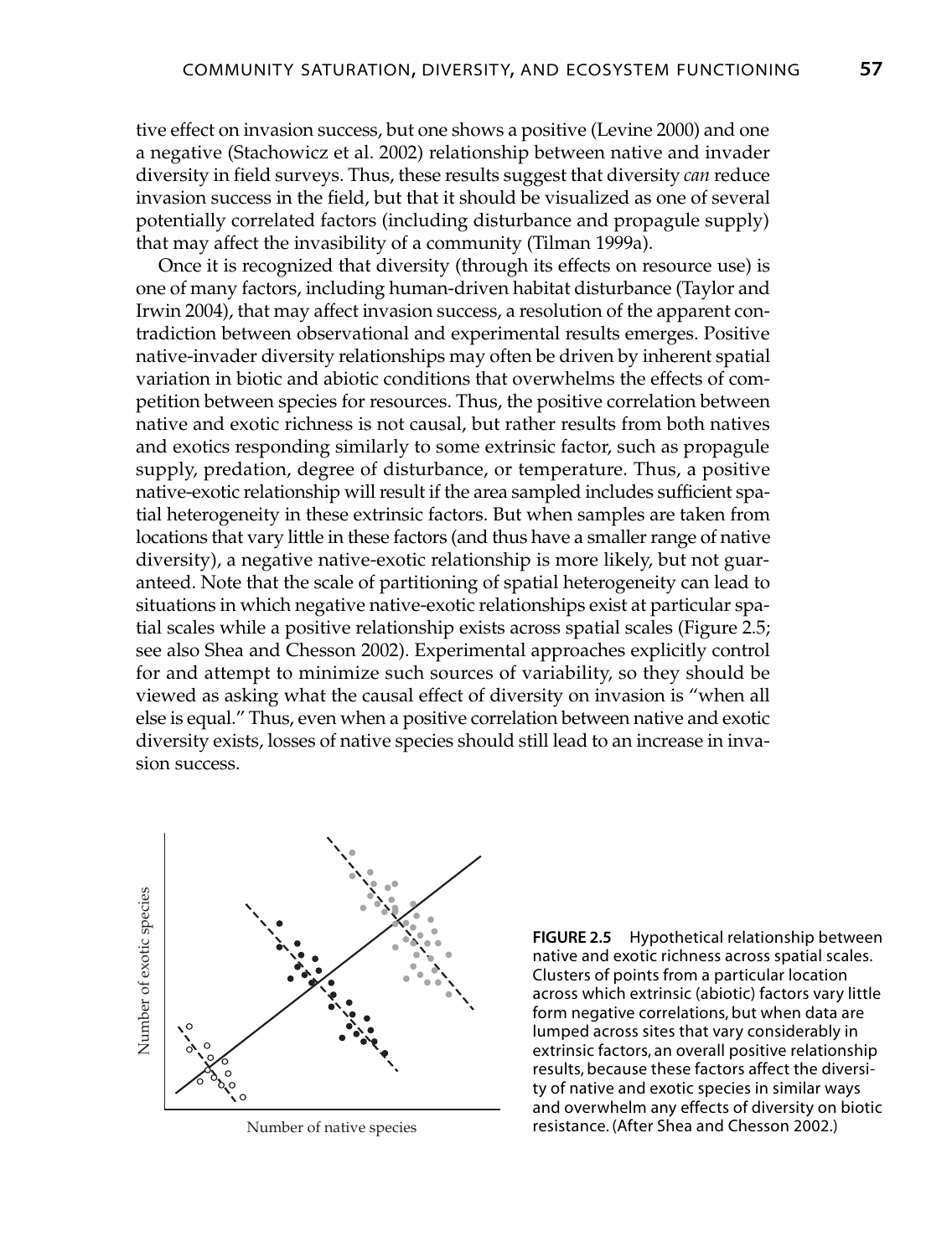So why, then, do observational studies of biotic exchange over geologic time at the largest spatial and temporal scales support theoretical ideas about the negative effects of diversity on invasibility while the evidence from more recent surveys suggests, if anything, that a positive relationship between the number of natives and the number of invaders may be more common? We present three possible explanations. One possibility is that differences between biotic interchanges and current patterns of change may be due to differences in the number of sources for species invasions. In biotic interchanges historically, there were generally just two pools of species involved, whereas in modern invasions, species are often invading from many different regions of the world. This may allow many more species, with a much greater range of traits, to get to species-rich regions than would have been possible historically. Such biotic homogenization should increase the probability of arrival of invaders that occupy novel niche spaces or possess superior trade-off surfaces, as it is unlikely that any single regional biota will be superior in all respects to all other biotas on the planet, even if it is relatively resistant to one particular biota. A second difference between recent and geologic invasions is that recent interchanges are associated with a major source of disturbance—human activities that can increase the patchiness and spatial heterogeneity of habitat types, potentially allowing more species to coexist (especially species adapted to disturbed habitats, as many invaders are). It may thus be that under the current disturbance regime, the niche space available for opportunist species is unsaturated by native biota. A final possibility is that there has not been enough time since these most recent invasions for exclusion to occur on a global or even a regional scale, and that communities currently carry an extinction debt (Tilman et al. 1996a) that will eventually be paid. Competitive exclusion over large spatial scales may often be a slow process, and it could be that the current patterns are transient and reflect other, faster-acting forces (see discussion in Bruno et al., this volume). Each of these possibilities suggests interesting lines of future research—more in-depth comparisons between natural biotic interchange and our current situation should prove illuminating.

Synthetic approaches that compare experimental results and field surveys in the same system have provided insight into the diversity-invasibility debate, but are generally rare in the diversity-ecosystem functioning literature. This approach was used for native grasslands and for a related biodiversity experiment, which both showed higher productivity and more complete nitrogen use at higher plant diversities (Tilman et al. 1996b). In marine systems, in which experiments are still relatively rare, there have been some promising attempts to assess the relationship between diversity and ecosystem functioning using a correlational approach (Emmerson and Huxham 2002). Pairing these approaches with simultaneous manipulative experiments (as in Levine 2000 or Stachowicz et al. 2002) would allow for significant advances in our understanding of the conditions under which diversity plays a major role in controlling ecosystem functioning and of how their relationship might change across spatial scales.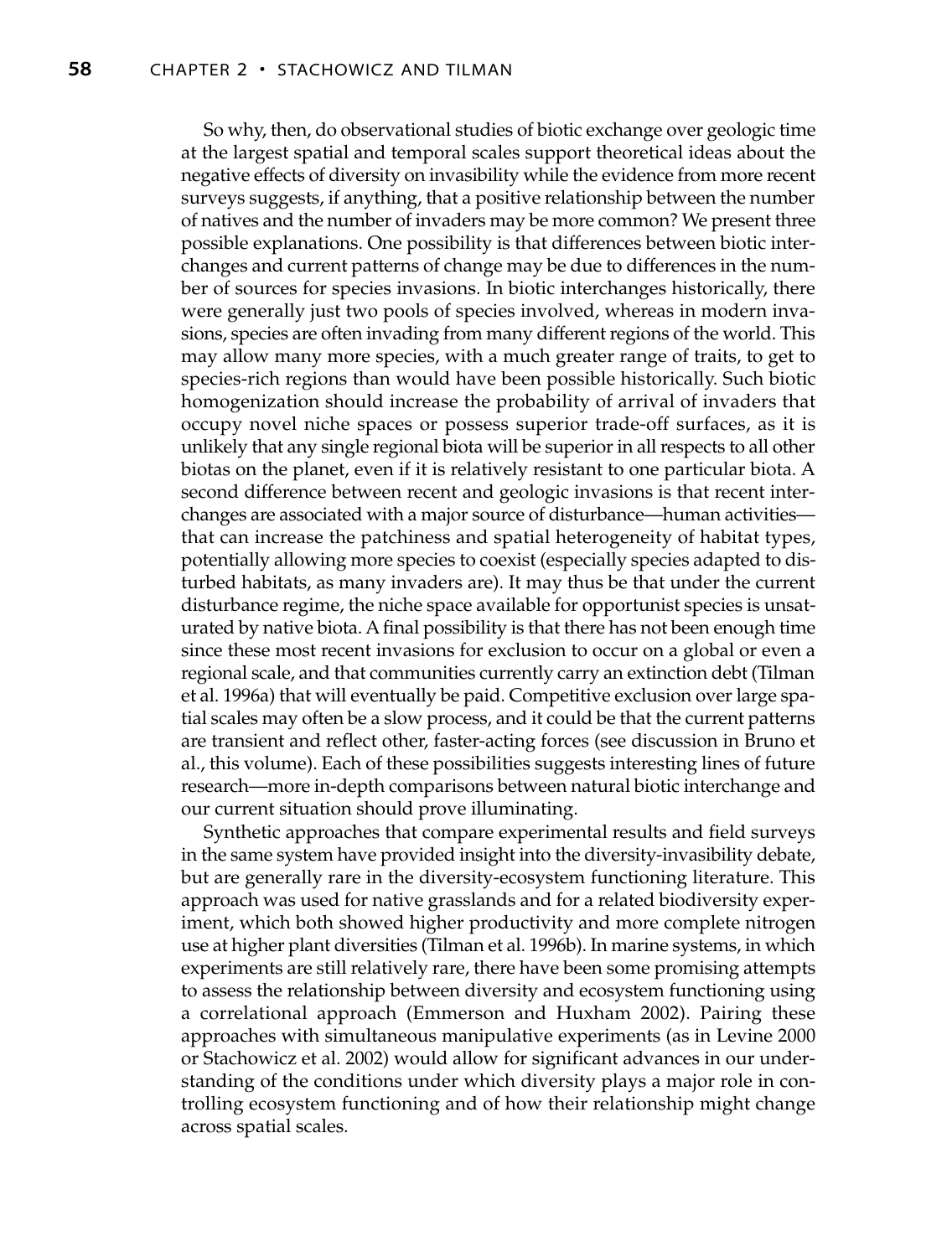### **Broader Implications and Future Directions**

The theme of this chapter has been how the study of invasions has contributed to the understanding of the relationship between species diversity, resource utilization, and the functioning of ecosystems. Resource use itself can be considered an important measure of ecosystem functioning, and it can be linked to other processes. For example, if more diverse communities have higher resource utilization, then they are also likely to have greater biomass or productivity and lower losses of resources, such as to leaching, than less diverse communities. The suggestion that diversity enhances the consistency of resource use and space occupancy (e.g., Figure 2.4) lends further evidence to the idea that diversity is related to community stability. For instance, in terrestrial studies and in theoretical work, as diversity increases, the stability of individual species' populations tends to decrease slightly (May 1974), whereas the stability of aggregate community properties, such as biomass or percentage of cover, tends to increase (Tilman 1996; Tilman and Lehman 2002). Here we discuss a few additional ways in which the study of invasions may contribute significantly to the diversity and ecosystem functioning debate.

#### **Multivariate complementarity**

The effect of diversity on ecosystem functioning is often measured with a single response variable. For example, the influence of diversity on productivity may be measured in one study, while its influence on nutrient cycling is measured in another. However, while the influence of any species or suite of species may be critical to the performance of any single ecosystem process (e.g., productivity), other species may exert a dominant influence on other ecosystem variables. In many communities, then, any suite of species might seem unlikely to simultaneously control all ecosystem processes. Therefore, an incorporation of multiple ecosystem processes into a multivariate index of ecosystem functioning might prove useful to the study of diversity and ecosystem functioning. For instance, a common critique of the application of the results of diversity- ecosystem functioning experiments to conservation is that the ecosystem process examined often saturates at low levels of diversity, such that, for example, only some small fraction of diversity is required to obtain maximum productivity (e.g., Schwartz et al. 2000; but see Tilman 1999b). However, if a different fraction of that diversity is required to maintain some other function (e.g., nutrient cycling), a larger amount of the diversity may be required to saturate the multivariate index of ecosystem functioning. Alternatively, in spatially or temporally heterogeneous habitats, different species may maximize productivity in different locations in space or time (e.g., Hector et al. 1999; Tilman 1999b; Stachowicz et al. 2002a).

Intriguing results in this vein have been reported for a community of mobile invertebrate grazers in coastal seagrass meadows (Duffy et al. 2003). Different grazer species maximized values of grazer production, grazing impact, and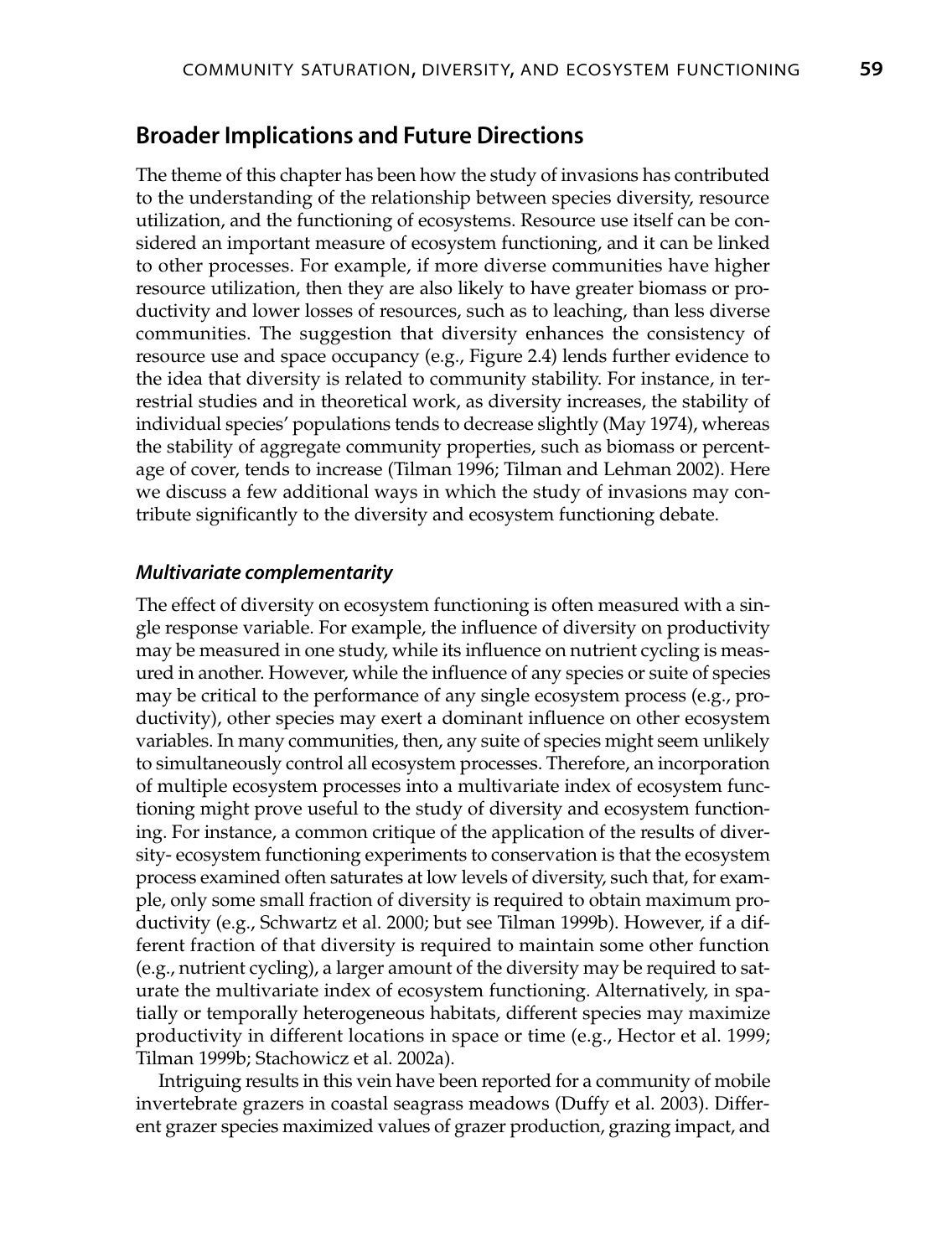sediment organic carbon, such that the high value of each of these processes at maximum diversity levels is explained by the fact that diverse communities contain individual species with a dominant effect on a particular ecosystem process (a.k.a. the sampling effect, *sensu* Tilman et al. 1997). However, the multispecies mixture was the only combination to achieve high values for all three of these response variables simultaneously. Although this "multivariate complementarity" has been relatively unrecognized explicitly, the work on the relationship between diversity and invasions (in which no single species seems able to exclude all potentially invading species) suggests that it may in fact be quite common. This insight, combined with the joining of experimental and observational approaches, may help broaden our understanding of the role of diversity in ecosystem functioning.

#### **Does increasing diversity enhance ecosystem functioning?**

At least in the short term, many invasions have resulted in a net gain in the number of species present at the local or regional level (Sax and Gaines 2003). This is not surprising, and it is similar to what is seen in invasions at the geologic scale: most regions gain in the total number of species, though some resident species eventually go extinct (e.g., Marshall et al. 1982). The diversity-ecosystem functioning debate has mostly been framed in the context of what will happen to ecosystem functioning as species richness declines due to extinctions. But in cases in which invasions cause a net increase in diversity at the scale at which ecosystem processes are measured, it is worth considering what effects this might have on ecosystem functioning. There are virtually no data to address this question, although it is clear that invasive species can affect ecosystem structure and function. For example, aquatic ecosystems lacking dominant filterfeeding organisms (either because natives have been driven ecologically extinct or because there were none to begin with) are dramatically altered when such species are introduced (e.g., Alpine and Cloern 1992). The introduction of a rapidly growing N-fixing legume into a low-nutrient ecosystem lacking such species can also have dramatic effects (Vitousek and Walker 1989; see also D'Antonio and Hobbie, this volume). Assessing the role of increasing diversity in other ecosystem processes might contribute to a fuller understanding of the degree to which ecosystem functioning saturates at high levels of diversity, particularly across multidimensional measures of ecosystem functioning.

#### **Can communities ever be saturated?**

If invasions lead to increased local diversity, then, all else being equal, communities might be expected to become less invasible over time as more species accumulate. However, there are many instances in which invasion rates appear to hold constant or even increase after the addition of new species (e.g., Cohen and Carlton 1998). One confounding factor is that many invasive species enter habitats that are highly disturbed. Because increased disturbance can allow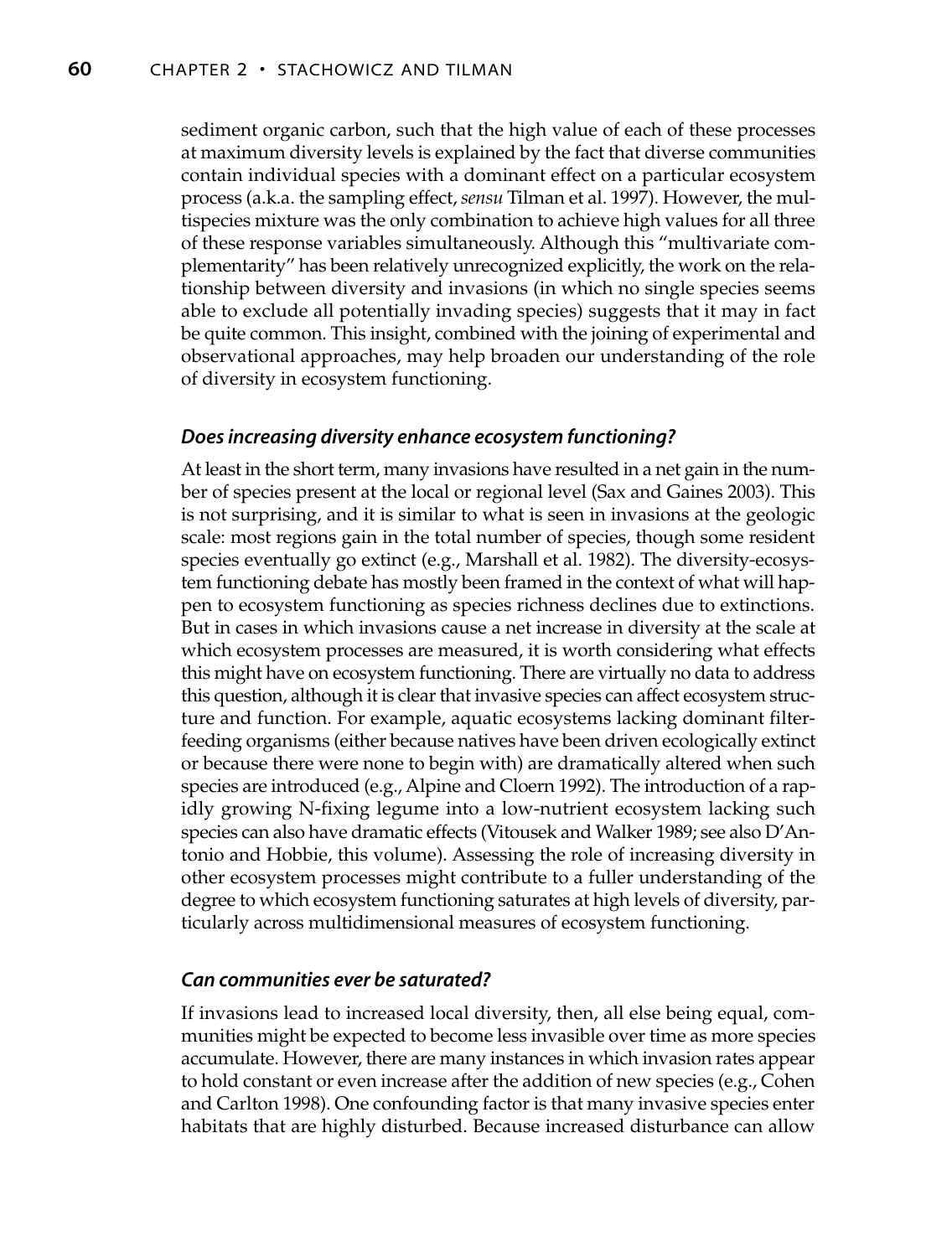more species to coexist, the net effect of disturbance and invasion may be communities that are proportionately less saturated with species than the original undisturbed habitats. Additionally, when species at multiple trophic levels are considered, it is possible that the addition of new species adds some resources while consuming others. Basal species, for example, might consume nutrients but provide food and habitat for many species at higher trophic levels. Adding a species takes away resources for species similar to that one (i.e., in the same functional group), but may add food or shelter resources for other species or modify habitat in a way favorable to some species. For example, while the invasion of a new  $C_3$  grass undoubtedly decreases the resources available to other  $C_3$  grasses (Fargione et al. 2003), it may add a new host plant that can be exploited by different species of herbivorous insects. While it is broadly appreciated that invaders can have cascading effects on species at the same trophic level via competition or at lower trophic levels via predation, the potential importance of cascading effects from the bottom up via facilitation or resource provision is less appreciated, although such effects may be common (Simberloff and Von Holle 1999; Richardson et al. 2000; Bruno et al., this volume). Recognition of these effects would lead to the prediction that as invasion within a functional group occurs, further invasion within that group should decline, while the potential for invasion within other functional groups might stay the same or even increase.

Whether overall invasion rates increase or decrease with the addition of exotics is hard to say, and the influence of propagule supply, disturbance, and other factors may play a larger role in determining the net change in invasion rates. This problem was recognized by Davis et al. (2000), who argued that a more predictive approach to invasions may come from focusing more explicitly on resource availability rather than on the specific factors that affect resource availability. Resource availability does appear to be the proximate determinant of the success of establishment of many invaders, but it is still of interest to understand the ultimate chain of causation that has led to recent changes in resource availability and hence to greater invasion.

# **Concluding Thoughts**

For decades, ecological research has focused on how various ecosystem-level properties (such as productivity and stability) affect the maintenance of diversity on local scales. The emerging research agenda of the past decade has turned this around and has begun to rigorously examine the effects of diversity on these very same ecosystem processes. The data thus far support both directions of causation, revealing that diversity and ecosystem variables mutually influence one another. A serious challenge for ecology lies in assessing the potential for positive and negative feedbacks among diversity and various ecosystem processes to understand more broadly how these two critical ecosystem properties interact. In this chapter, we have outlined some ways in which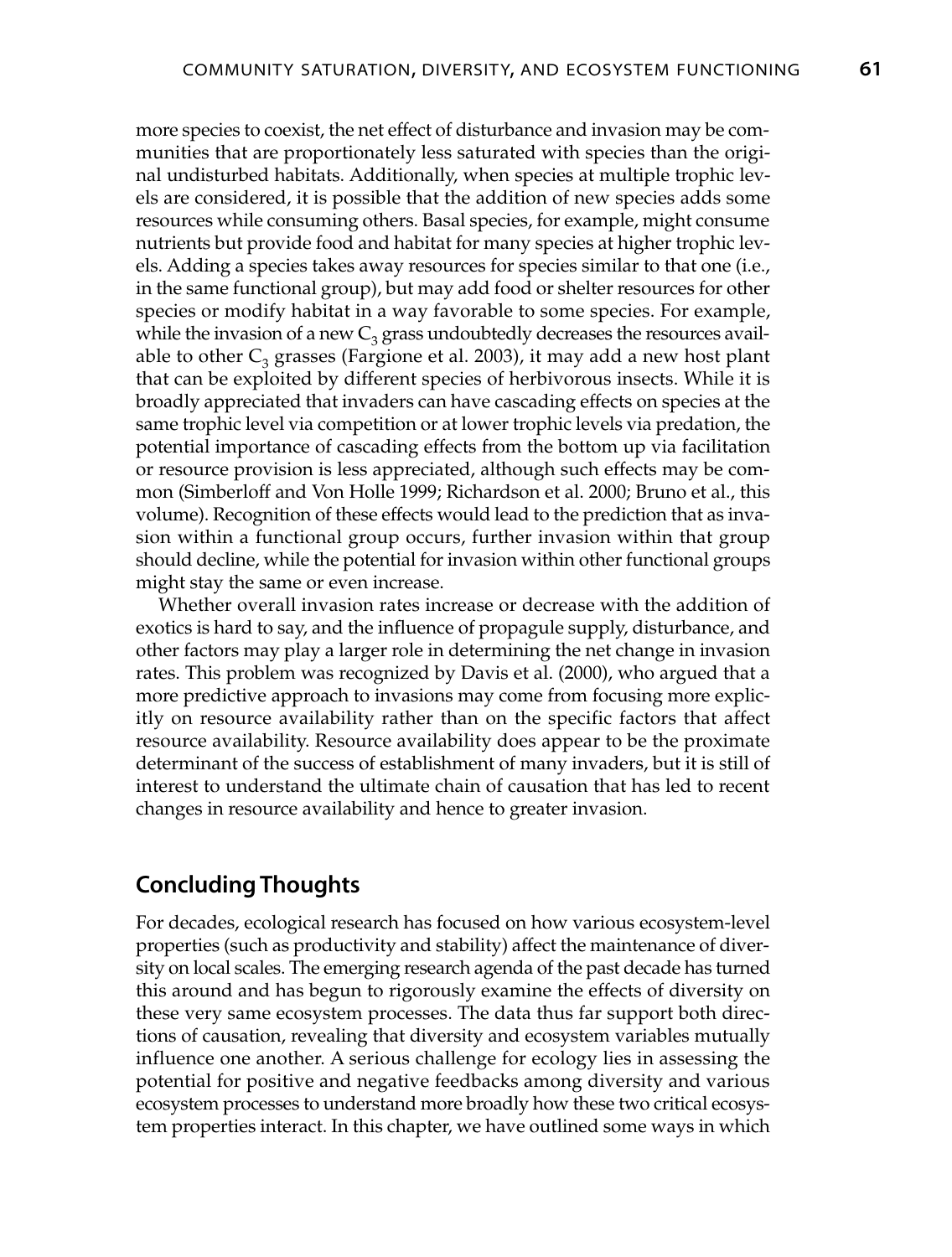the study of introduced species has provided significant insights into this area and other ways in which it may contribute further. There is significant potential for such research on introduced species to contribute to the synthesis of traditionally isolated fields ranging from evolution to ecosystem ecology.

## **Acknowledgments**

The authors would like to thank the National Center for Ecological Analysis and Synthesis (funded by NSF grant DEB-0072909), the University of California, and the Santa Barbara campus for funding the "Exotic Species: A Source of Insight into Ecology, Evolution, and Biogeography" Working Group, which greatly benefited the development of this chapter. JS would also like to thank the National Science Foundation (grants OCE 00-02251 and OCE 03-51778) and NOAA-Sea Grant for support of the work on invasions that made some of the insights described within possible. DT also thanks the National Science Foundation (grant DEB/LTER 0090382) and the Andrew Mellon Foundation for support. Comments from the NCEAS Working Group, as well as D. Sax and two anonymous reviewers, improved previous versions of this chapter.

# **Literature Cited**

- Aarssen, L. W. 1997. High productivity in grassland ecosystems: affected by species diversity or productive species? Oikos 80:183–184.
- Alpine, A. E., and J. E. Cloern. 1992. Trophic interactions and direct physical control of phytoplankton biomass in an estuary. Limnology and Oceanography 37:946–955.

Blackburn, T. M., and R. P. Duncan. 2001a. Determinants of establishment success in introduced birds. Nature 414:195–197.

- Blackburn, T. M., and R. P. Duncan. 2001b. Establishment patterns of exotic birds are constrained by non-random patterns in introduction. Journal of Biogeography 28:927–939.
- Callaway, R. M., and E. T. Aschehoug. 2000. Invasive plants versus their new and old neighbors: a mechanism for exotic invasion. Science 290:521–523.
- Case, T. J. 1990. Invasion resistance arises in strongly interacting species-rich model competitive systems. Proceedings of the National Academy of Sciences USA 87:9610–9614.
- Cohen, A. N., and J. T. Carlton. 1998. Accelerating invasion rate in a highly invaded estuary. Science 279:555–558.
- Davis, M. A., J. P. Grime, and K. Thompson. 2000. Fluctuating resources in plant communities: a general theory of invasibility. Journal of Ecology 88:528–534.

Duffy, J. E., J. P. Richardson, and E. A. Canuel. 2003. Grazer diversity effects on ecosystem functioning in seagrass beds. Ecology Letters 6:637–645.

- Elton, C. S. 1958. The ecology of invasions by animals and plants. Methuen, London.
- Emmerson, M., and M. Huxham. 2002. How can marine ecology contribute to the biodiversity–ecosystem functioning debate? In Loreau, M., S. Naeem, and P. Inchausti, eds. *Biodiversity and ecosystem functioning: Synthesis and perspectives*, pp 139–146. Oxford University Press, Oxford.
- Fargione, J., C. S. Brown, and D. Tilman. 2003. Community assembly and invasion: An experimental test of neutral versus niche processes. Proceedings of the National Academy of Sciences USA 100:8916–8920.
- Flannery, T. 2001. *The eternal frontier: An ecological history of North America and its peoples*. Atlantic Monthly Press, New York.
- Gentry, A. H. 1982. Neotropical floristic diversity: phytogeographical connections between Central and South America, Pleistocene climatic fluctuations, or an accident of the Andean orogeny? Annals of the Missouri Botanical Garden 69:557–593.
- Hector, A., and 33 others. 1999. Plant diversity and productivity experiments in European grasslands. Science 286:1123–1127.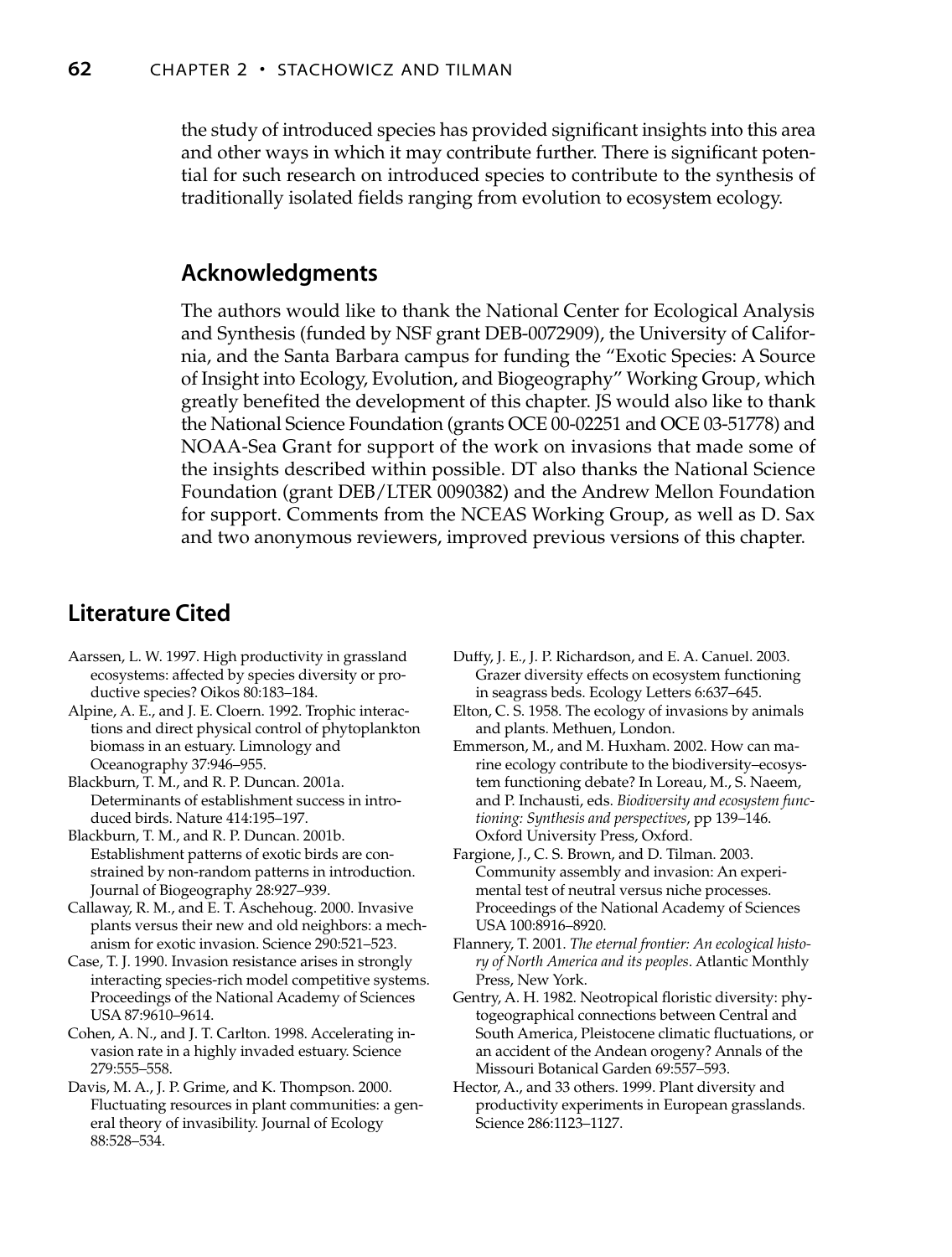Hille Ris Lambers, J., W. S. Harpole, D. Tilman, J. Knops, and P. B. Reich. 2004. Mechanisms responsible for the positive diversity-productivity relationship in Minnesota grasslands. Ecology Letters 7:661–668.

Huston, M. A. 1997. Hidden treatments in ecological experiments: re-evaluating the ecosystem function of biodiversity. Oecologia 110:449–460.

Kinzig, A. P., S. W. Pacala, and D. Tilman. 2002. The functional consequences of biodiversity. Princeton University Press, Princeton, NJ.

Kennedy, T. A., S. Naeem, K. M. Howe, J. M. H. Knops, D. Tilman, and P. Reich. 2002. Biodiversity as a barrier to ecological invasion. Nature 417:636–638.

Knops, J. M. H., D. Tilman, N. M. Haddad, S. Naeem, C. E. Mitchell, J. Haarstad, M. E. Ritchie, K. M. Howe, P. B. Reich, E. Siemann, and J. Groth. 1999. Effects of plant species richness on invasion dynamics, disease outbreaks, insect abundances and diversity. Ecology Letters 2:286–293.

Knops, J. M. H., J. R. Griffin, and A. C. Royalty. 1995. Introduced and native plants of the Hastings reservation, central coastal California, a comparison. Biological Conservation 71:115–123.

Lavorel, S., A.-H. Prieur-Richard, and K. Grigulis. 1999. Invasibility and diversity of plant communities: from patterns to processes. Diversity and Distributions 5:41–49.

Levine, J. M. 2000. Species diversity and biological invasions: relating local process to community pattern. Science 288:852–854.

Levine, J. M., and C. M. D'Antonio. 1999. Elton revisited: a review of evidence linking diversity and invasibility. Oikos 87:15–26.

Lonsdale, W. M. 1999. Global patterns of plant invasions and the concept of invasibility. Ecology 80:1522–1536.

Loreau, M., and A. Hector. 2001. Partitioning selection and complementarity in biodiversity experiments. Nature 412:42–76.

Loreau, M., S. Naeem, and P. Inchausti. 2002. *Biodiversity and ecosystem functioning: Synthesis and perspectives.* Oxford University Press, Oxford.

Marshall, L. G. 1981. The Great American interchange—an invasion induced crisis for South American mammals. In M. H. Nitecki, ed. *Biotic crises in ecological and evolutionary time*, pp. 133–229. Academic Press, New York.

Marshall, L. G., S. D. Webb, J. J. Sepkoski, and D. M. Raup. 1982. Mammalian evolution and the Great American Interchange. Science 215:1351–1357.

May, R. M. 1974. *Stability and complexity in model systems*, 2nd Ed. Princeton University Press, Princeton, NJ.

McGrady-Steed J., P. M. Haris, and P. J. Morin. 1997. Biodiversity regulates ecosystem predictability. Nature 390:162–165.

- McKane, R. B., D. F. Grigal, and M. P. Russelle. 1990. Spatiotemporal differences in <sup>15</sup>N uptake and the organization of an old-field plant community. Ecology 71:1126–1132.
- McNaughton, S. J. 1993. Biodiversity and function of grazing systems. In E. D. Schulze, and H. A. Mooney, eds. *Biodiversity and ecosystem function*, pp. 361–383. Springer-Verlag, Berlin.

Naeem, S., J. M. H. Knops, D. Tilman, K. M. Howe, T. Kennedy, and S. Gale. 2000. Plant diversity increases resistance to invasion in the absence of covarying extrinsic factors. Oikos 91:97–108.

Osman, R. W. 1977. The establishment and development of a marine epifaunal community. Ecological Monographs 47:37–63.

Pimm, S. L. 1987. The snake that ate Guam. Trends in Ecology and Evolution 2:293–295.

Planty-Tabacchi, A-M., E. Tabacchi, R. J. Naiman, C. Deferrari, and H. Decamps. 1996. Invasibility of species-rich communities in riparian zones. Conservation Biology 10:598–607.

Rejmanek, M. 1996. Species richness and resistance to invasions. In G. H Orians, R. Dirzo and J. H. Cushman, eds, *Biodiversity and ecosystem processes in tropical forests*, pp. 153–172. Springer-Verlag, Berlin.

Rejmanek, M. 2003. The rich get richer—Response. Frontiers in Ecology and the Environment 1:122–123.

Richardson, D. M., N. Alsopp, C. M. D'Antonio, S. J. Milton, and M. Rejmanek. 2000. Plant invasions–the role of mutualisms. Biological Reviews 75:65–93.

Ruiz, G. M., P. W. Fofonoff, J. T. Carlton, M. J. Wonham, and A. H. Hines. 2000. Invasion of coastal marine communities in North America: Apparent patterns, processes and biases. Annual Review of Ecology and Systematics. 31:481–531.

Sax, D. F. 2002. Native and naturalized plant diversity are positively correlated in scrub communities of California and Chile. Diversity and Distributions 8:193–210.

Sax, D. F., S. D. Gaines, and J. H. Brown. 2002. Species invasions exceed extinctions on islands worldwide: a comparative study of plants and birds. American Naturalist 160:766–783.

Sax, D. F., and S. D. Gaines. 2003. Species diversity: from global decreases to local increases. Trends in Ecology and Evolution 18:561–566.

Schwartz, M. W., C. A. Brigham, J. D. Hoeksema, K. G. Lyons, M. H. Mills, and P. J. van Mantgem. 2000. Linking biodiversity to ecosystem function: implications for conservation ecology. Oecologia 122:297–305.

Shea, K., and P. Chesson. 2002. Community ecology as a framework for biological invasions. Trends in Ecology and Evolution 17:170–176.